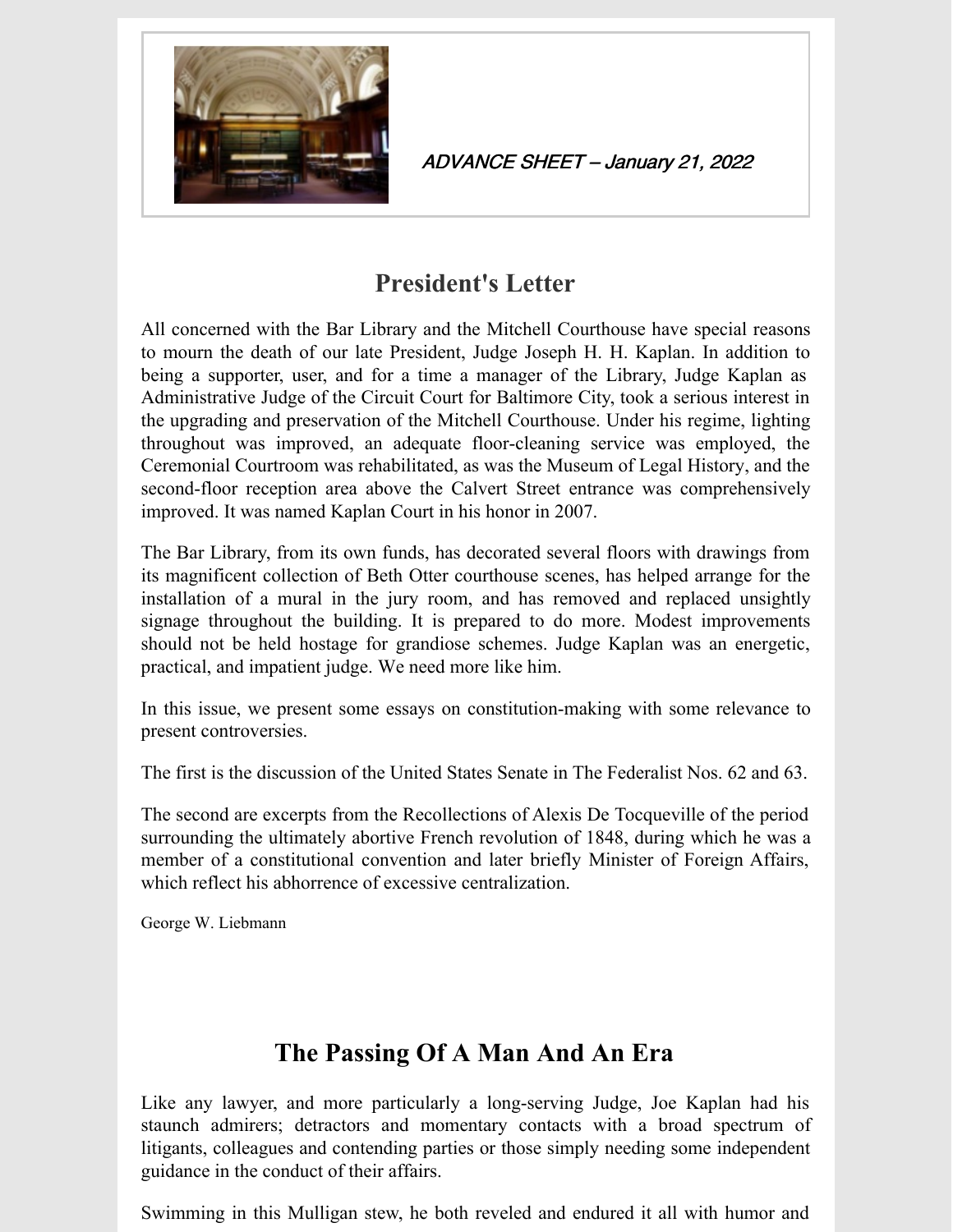dignity. He disappointed some, vindicated others and sought to cut-to-the-chase and reach some end consistent with law and simple common sense. He conducted himself with humor, reserve and kindness, despite sometimes encountering great provocation, and he did so without ever a hint of animus.

As the last remnant of the old Supreme Bench, Joe Kaplan leaves those of us who came up in those days, when the practice of law wasn't hyphenated, or a business terrorized by draconian political correctness but was, for better or worse, gradually selfcorrecting.

His passing is a lingering milestone in what a fast receding few of us might remember as better, more simple times.

#### **Rob Ross Hendrickson, Boyd, Benson & Hendrickson**

### **Remembrances of the Honorable Joseph H. H. Kaplan**

In the summer of 1968, I was one of six "summer associates" working at what was then known as Venable, Baetjer and Howard. Joe Kaplan was a "real" associate who had been with the firm for a few years after a stint at the U.S. Attorney's office. He was a pretty serious fellow. Unlike several of his peers, Joe didn't participate in any of our rowdy activities. Although I didn't get to know him well, he seemed like a decent enough guy. I joined Venable as a "real" associate the next year. By then Joe and Ben Civilletti had become partners in the firm. Not long after that, Venable formalized its operations and established separate departments, acknowledging that most of the lawyers were specializing in various areas of law practice. Litigation was one of the new departments. In addition to Joe and Ben, the litigation department included such stars as Frank Murnaghan, John Henry Lewin, Sr. and John Henry Lewin, Jr. When the associates were asked what department they wanted to be assigned to, I jumped at the opportunity to join the litigation group.

Joe was my first supervisor. He assigned work to me and reviewed my work product. I secondchaired a criminal jury case that Joe tried before Judge Northrop in the U.S. District Court. I'm pretty sure Joe would agree that trying a case, especially to a jury, was not his strong suit. I would like to say that my relationship with Joe blossomed during the time I was assigned to him. But that would be untrue. My lack of maturity prevented me from seeing the qualities that made Joe such an exceptional judge later in his career. Despite the rocky start, over time Joe and I settled into a warm friendship. I was later assigned to work with Frank Murnaghan which turned out to be the biggest break of my career. But unfortunately, I missed the fun of working with Joe when he represented Lester Matz, the engineer whose testimony toppled Spiro T. Agnew, the Vice President of the United States.

I became a partner in Venable in 1977, the same year that Joe realized his lifelong ambition when Governor Marvin Mandel appointed him to the Circuit Court for Baltimore City. (It might have still been the Supreme Bench of Baltimore City). Joe quickly established himself as one of the best judges on the court. He was well-prepared, decisive, well-versed in the law, respectful of lawyers and their clients and scrupulously fair. When you had to try a difficult case, you hoped that it was assigned to Judge Kaplan. The judicial powers that be recognized Joe's qualities and he was appointed Administrative Judge, responsible for overall supervision of the Circuit Court.

Fast forward to 1995, I was asked to represent the Maryland Institute College of Art (now MICA) in a long-simmering dispute with the Baltimore Museum of Art and the Walters Art Gallery over the ownership of a huge collection of works on paper and other objects known as the Lucas Collection. Andy Graham represented the BMA and Mel Sykes represented the Walters. We met with Joe to ask him to assign the case to an individual judge. Without hesitating, Joe said, "I'll take it." With most of Baltimore's upper crust on one of the institutions' boards, the case generated a lot of emotion and publicity. Joe managed those forces effortlessly. After a particularly tense hearing, Joe looked down from the bench and said, "I want to see counsel in my chambers." We all trooped in and sat down after Joe took his seat at the head of the table. He looked around and asked, "Where are the Mayor and the Governor?" Thinking the judge may not have understood that the museums and MICA were private entities, I took it upon myself to let him know that the Mayor and the Governor were not involved in this matter. A twinkle appeared in Joe's eye and he responded,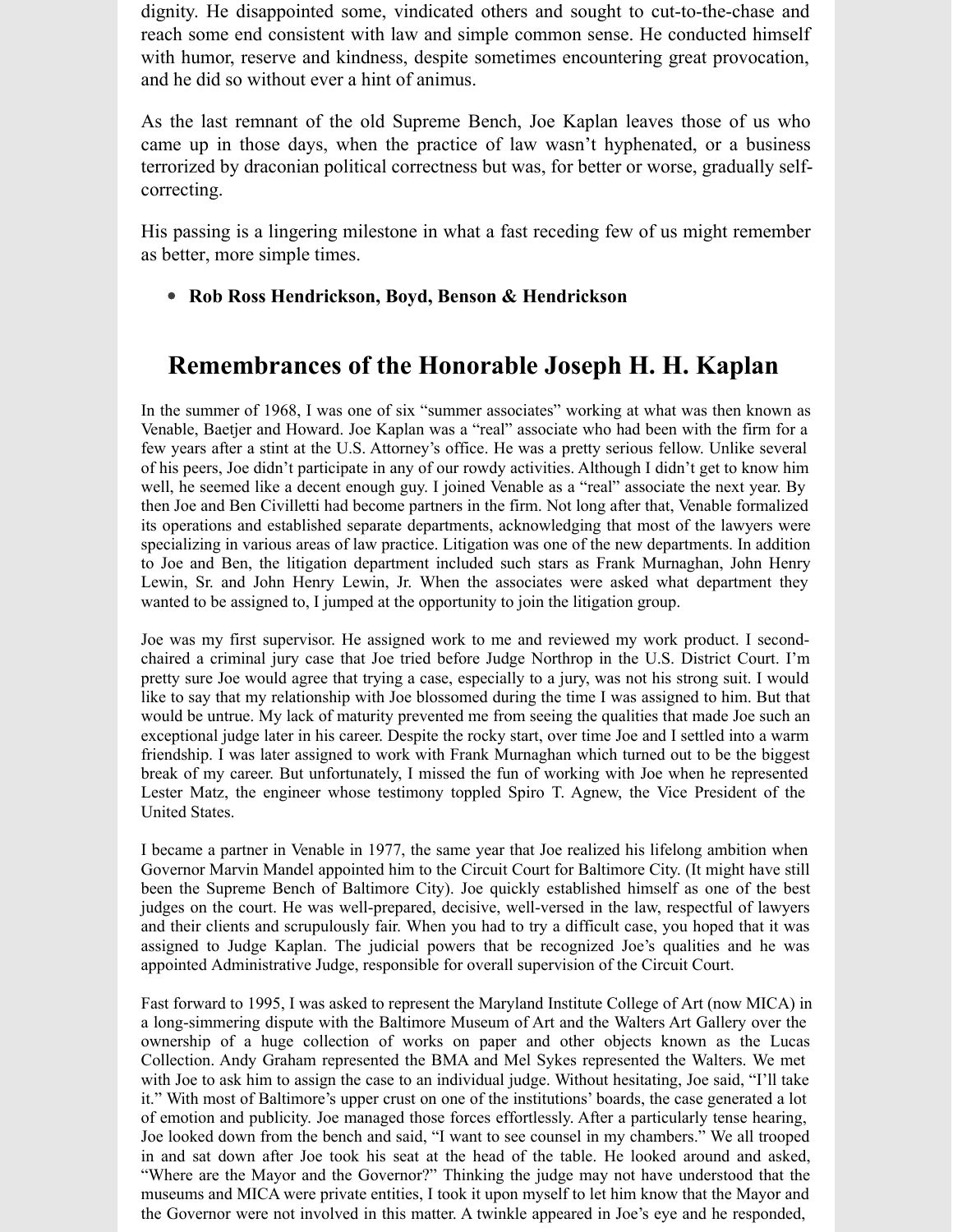"Well, they need to be involved. You guys can't settle this case without them." Sure enough, several months later, the State of Maryland contributed millions of dollars which, along with matching funds raised by the museums, permitted the BMA to purchase the Lucas Collection from MICA. It was a classic win-win for the parties and a classic Joe Kaplan.

Rest in peace, Your Honor. People like you don't come around very often.

#### **Benjamin Rosenberg, Chairman, Rosenberg Martin Greenberg, LLP**

### **Remembering A Good Man**

The Honorable Joseph H. H. Kaplan joined the Board of Directors of the Library Company in 1977 serving in the capacity of President from 1979 until 1983. He would resign from the Board in 1995. He let us know that even though no longer on the Board, if he could ever be of help to let him know.

My most prominent memories of Judge Kaplan are the manner in which he comported himself and, on a very personal level, the way that he treated me.

As to the first memory, Judge Kaplan was very much an old school gentleman. He carried himself with a great deal of dignity. There was a definite aura about him. It was not an act, it was him.

The second memory I have of the Judge, is the way that he treated me. As the Administrative Judge of the Circuit Court for Baltimore City he was at the top of the pyramid of the judicial structure in Baltimore City. During the time that he was working his way through the savings and loan crisis he was the most well known judge in the State. Yet, when he would encounter a little known librarian on the street it was not just a nod and a smile, it was "Joe, how are you." He would stand there and listen as I told him, never a look of impatience, always it was a look of real interest.

One of my favorite photographs in the Library is of a very young Judge James F. Schneider and an equally young looking Judge Joseph H. H. Kaplan, standing together in the Library. It is kept on the reference desk and I invite you to come take a look at these two wonderful individuals. If you knew them it will most certainly bring a smile to your face. It is hard to think of a world without them, but we were lucky to have had them with us and I look forward to seeing them again.

Take care.

Joe Bennett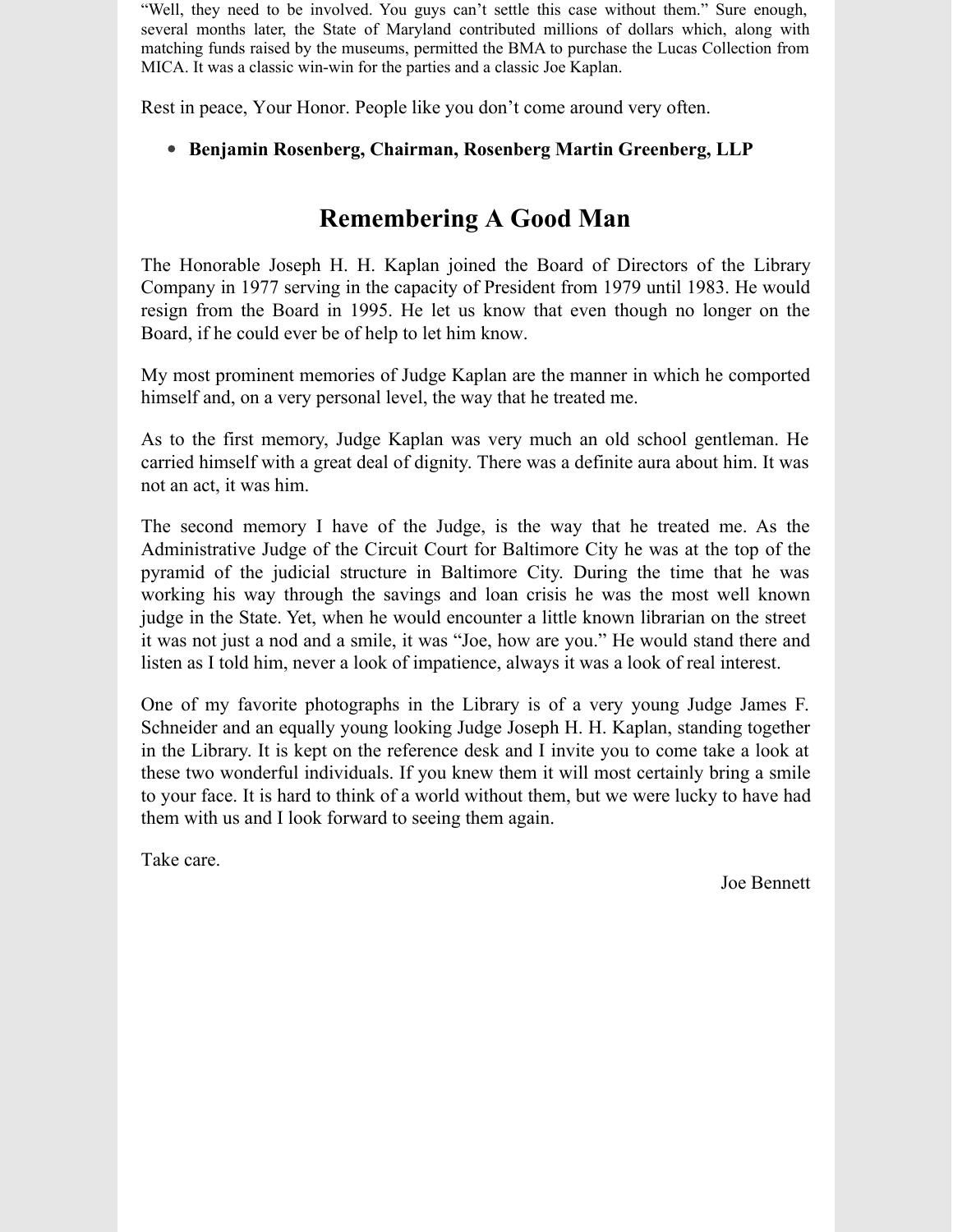

as well as truck, heavy equipment and other asset liquidations, in the Mid-Atlantic region and more. The basis of our success is a combination of our personalized way of doing business; our extensive knowledge of real estate, equipment, and other assets; and our marketing strategies customized for each sale. Let us provide a proposal on your next foreclosure, owner, bank ordered, and/or liquidation sale requirements and let us show you the Atlantic Auctions way of getting the job done!!



For more information, contact Atlantic Auctions today, at 410-803-4100 or AtlanticAuctionsInc@bscamerica.com

## **Federalist No. 62**

**The Senate** For the *Independent Journal*. Author: **Alexander Hamilton** or **James Madison**

To the People of the State of New York:

HAVING examined the constitution of the House of Representatives, and answered such of the objections against it as seemed to merit notice, I enter next on the examination of the Senate.

The heads into which this member of the government may be considered are: I. The qualification of senators; II. The appointment of them by the State legislatures; III. The equality of representation in the Senate; IV. The number of senators, and the term for which they are to be elected; V. The powers vested in the Senate.

I. The qualifications proposed for senators, as distinguished from those of representatives, consist in a more advanced age and a longer period of citizenship. A senator must be thirty years of age at least; as a representative must be twenty-five. And the former must have been a citizen nine years; as seven years are required for the latter. The propriety of these distinctions is explained by the nature of the senatorial trust, which, requiring greater extent of information and stability of character, requires at the same time that the senator should have reached a period of life most likely to supply these advantages; and which, participating immediately in transactions with foreign nations, ought to be exercised by none who are not thoroughly weaned from the prepossessions and habits incident to foreign birth and education. The term of nine years appears to be a prudent mediocrity between a total exclusion of adopted citizens, whose merits and talents may claim a share in the public confidence, and an indiscriminate and hasty admission of them, which might create a channel for foreign influence on the national councils.

II. It is equally unnecessary to dilate on the appointment of senators by the State legislatures. Among the various modes which might have been devised for constituting this branch of the government, that which has been proposed by the convention is probably the most congenial with the public opinion. It is recommended by the double advantage of favoring a select appointment, and of giving to the State governments such an agency in the formation of the federal government as must secure the authority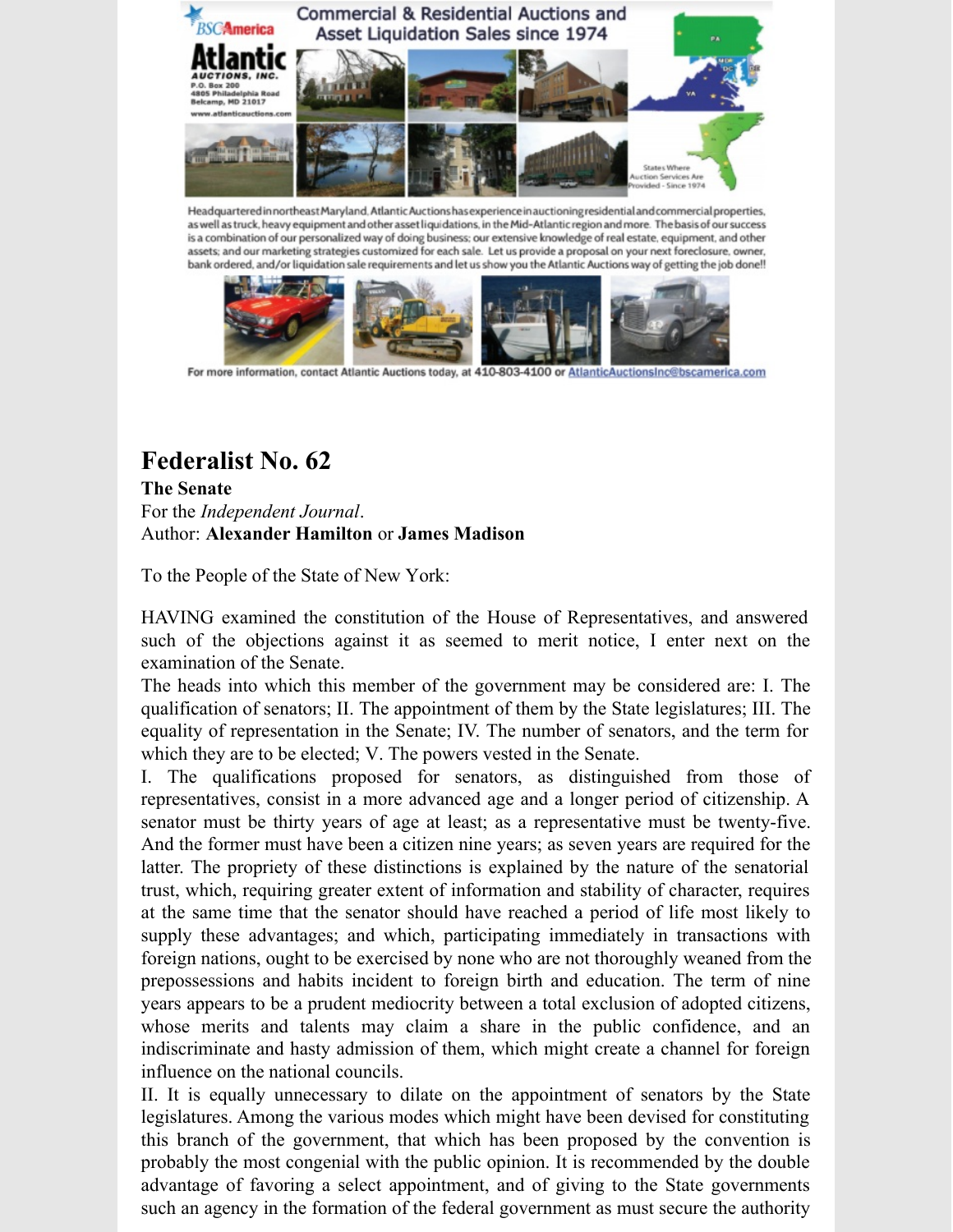of the former, and may form a convenient link between the two systems.

III. The equality of representation in the Senate is another point, which, being evidently the result of compromise between the opposite pretensions of the large and the small States, does not call for much discussion. If indeed it be right, that among a people thoroughly incorporated into one nation, every district ought to have a PROPORTIONAL share in the government, and that among independent and sovereign States, bound together by a simple league, the parties, however unequal in size, ought to have an EQUAL share in the common councils, it does not appear to be without some reason that in a compound republic, partaking both of the national and federal character, the government ought to be founded on a mixture of the principles of proportional and equal representation. But it is superfluous to try, by the standard of theory, a part of the Constitution which is allowed on all hands to be the result, not of theory, but "of a spirit of amity, and that mutual deference and concession which the peculiarity of our political situation rendered indispensable." A common government, with powers equal to its objects, is called for by the voice, and still more loudly by the political situation, of America. A government founded on principles more consonant to the wishes of the larger States, is not likely to be obtained from the smaller States. The only option, then, for the former, lies between the proposed government and a government still more objectionable. Under this alternative, the advice of prudence must be to embrace the lesser evil; and, instead of indulging a fruitless anticipation of the possible mischiefs which may ensue, to contemplate rather the advantageous consequences which may qualify the sacrifice.

In this spirit it may be remarked, that the equal vote allowed to each State is at once a constitutional recognition of the portion of sovereignty remaining in the individual States, and an instrument for preserving that residuary sovereignty. So far the equality ought to be no less acceptable to the large than to the small States; since they are not less solicitous to guard, by every possible expedient, against an improper consolidation of the States into one simple republic.

Another advantage accruing from this ingredient in the constitution of the Senate is, the additional impediment it must prove against improper acts of legislation. No law or resolution can now be passed without the concurrence, first, of a majority of the people, and then, of a majority of the States. It must be acknowledged that this complicated check on legislation may in some instances be injurious as well as beneficial; and that the peculiar defense which it involves in favor of the smaller States, would be more rational, if any interests common to them, and distinct from those of the other States, would otherwise be exposed to peculiar danger. But as the larger States will always be able, by their power over the supplies, to defeat unreasonable exertions of this prerogative of the lesser States, and as the faculty and excess of law-making seem to be the diseases to which our governments are most liable, it is not impossible that this part of the Constitution may be more convenient in practice than it appears to many in contemplation.

IV. The number of senators, and the duration of their appointment, come next to be considered. In order to form an accurate judgment on both of these points, it will be proper to inquire into the purposes which are to be answered by a senate; and in order to ascertain these, it will be necessary to review the inconveniences which a republic must suffer from the want of such an institution.

First. It is a misfortune incident to republican government, though in a less degree than to other governments, that those who administer it may forget their obligations to their constituents, and prove unfaithful to their important trust. In this point of view, a senate, as a second branch of the legislative assembly, distinct from, and dividing the power with, a first, must be in all cases a salutary check on the government. It doubles the security to the people, by requiring the concurrence of two distinct bodies in schemes of usurpation or perfidy, where the ambition or corruption of one would otherwise be sufficient. This is a precaution founded on such clear principles, and now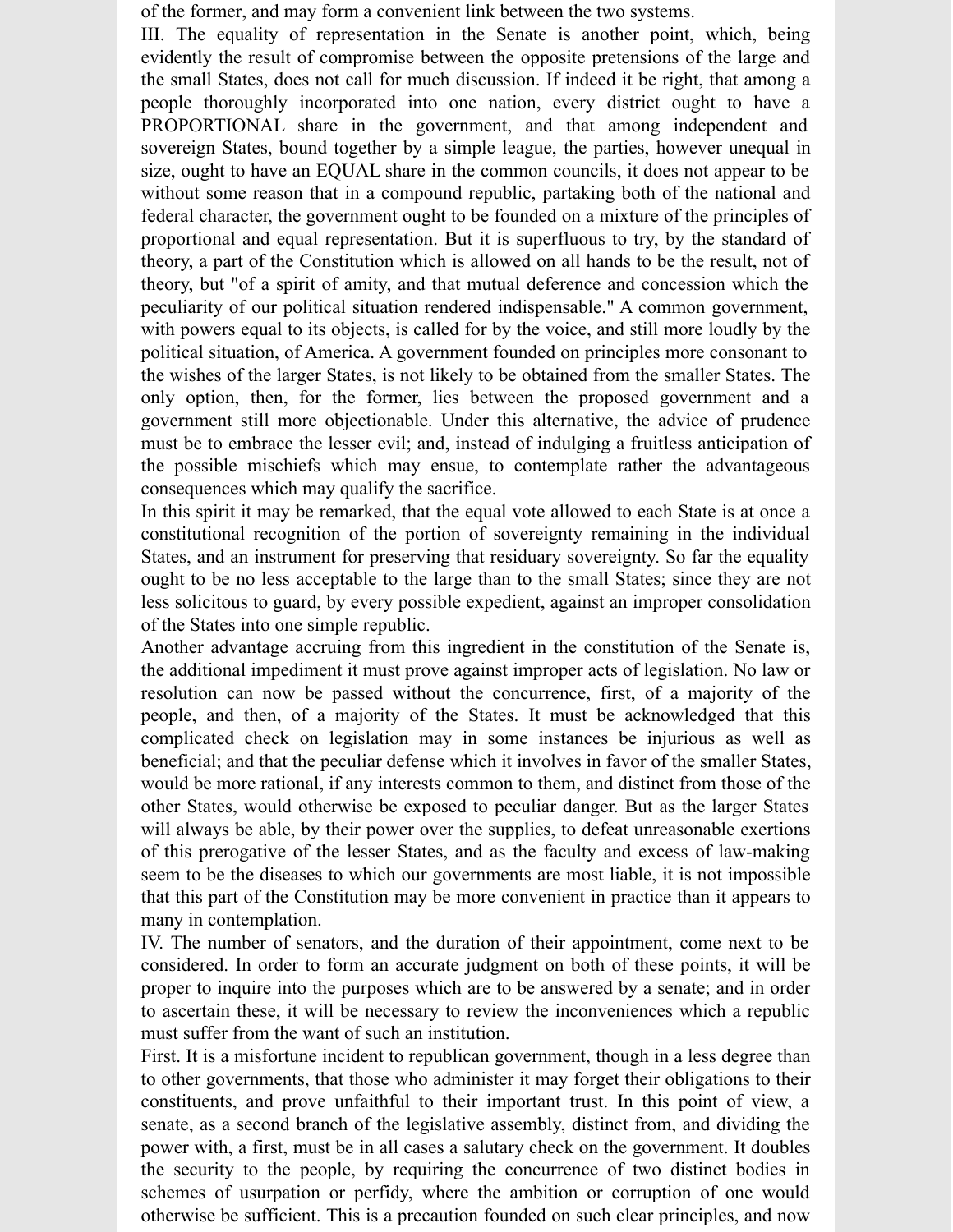so well understood in the United States, that it would be more than superfluous to enlarge on it. I will barely remark, that as the improbability of sinister combinations will be in proportion to the dissimilarity in the genius of the two bodies, it must be politic to distinguish them from each other by every circumstance which will consist with a due harmony in all proper measures, and with the genuine principles of republican government.

Secondly. The necessity of a senate is not less indicated by the propensity of all single and numerous assemblies to yield to the impulse of sudden and violent passions, and to be seduced by factious leaders into intemperate and pernicious resolutions. Examples on this subject might be cited without number; and from proceedings within the United States, as well as from the history of other nations. But a position that will not be contradicted, need not be proved. All that need be remarked is, that a body which is to correct this infirmity ought itself to be free from it, and consequently ought to be less numerous. It ought, moreover, to possess great firmness, and consequently ought to hold its authority by a tenure of considerable duration.

Thirdly. Another defect to be supplied by a senate lies in a want of due acquaintance with the objects and principles of legislation. It is not possible that an assembly of men called for the most part from pursuits of a private nature, continued in appointment for a short time, and led by no permanent motive to devote the intervals of public occupation to a study of the laws, the affairs, and the comprehensive interests of their country, should, if left wholly to themselves, escape a variety of important errors in the exercise of their legislative trust. It may be affirmed, on the best grounds, that no small share of the present embarrassments of America is to be charged on the blunders of our governments; and that these have proceeded from the heads rather than the hearts of most of the authors of them. What indeed are all the repealing, explaining, and amending laws, which fill and disgrace our voluminous codes, but so many monuments of deficient wisdom; so many impeachments exhibited by each succeeding against each preceding session; so many admonitions to the people, of the value of those aids which may be expected from a well-constituted senate?

A good government implies two things: first, fidelity to the object of government, which is the happiness of the people; secondly, a knowledge of the means by which that object can be best attained. Some governments are deficient in both these qualities; most governments are deficient in the first. I scruple not to assert, that in American governments too little attention has been paid to the last. The federal Constitution avoids this error; and what merits particular notice, it provides for the last in a mode which increases the security for the first.

Fourthly. The mutability in the public councils arising from a rapid succession of new members, however qualified they may be, points out, in the strongest manner, the necessity of some stable institution in the government. Every new election in the States is found to change one half of the representatives. From this change of men must proceed a change of opinions; and from a change of opinions, a change of measures. But a continual change even of good measures is inconsistent with every rule of prudence and every prospect of success. The remark is verified in private life, and becomes more just, as well as more important, in national transactions.

To trace the mischievous effects of a mutable government would fill a volume. I will hint a few only, each of which will be perceived to be a source of innumerable others.

In the first place, it forfeits the respect and confidence of other nations, and all the advantages connected with national character. An individual who is observed to be inconstant to his plans, or perhaps to carry on his affairs without any plan at all, is marked at once, by all prudent people, as a speedy victim to his own unsteadiness and folly. His more friendly neighbors may pity him, but all will decline to connect their fortunes with his; and not a few will seize the opportunity of making their fortunes out of his. One nation is to another what one individual is to another; with this melancholy distinction perhaps, that the former, with fewer of the benevolent emotions than the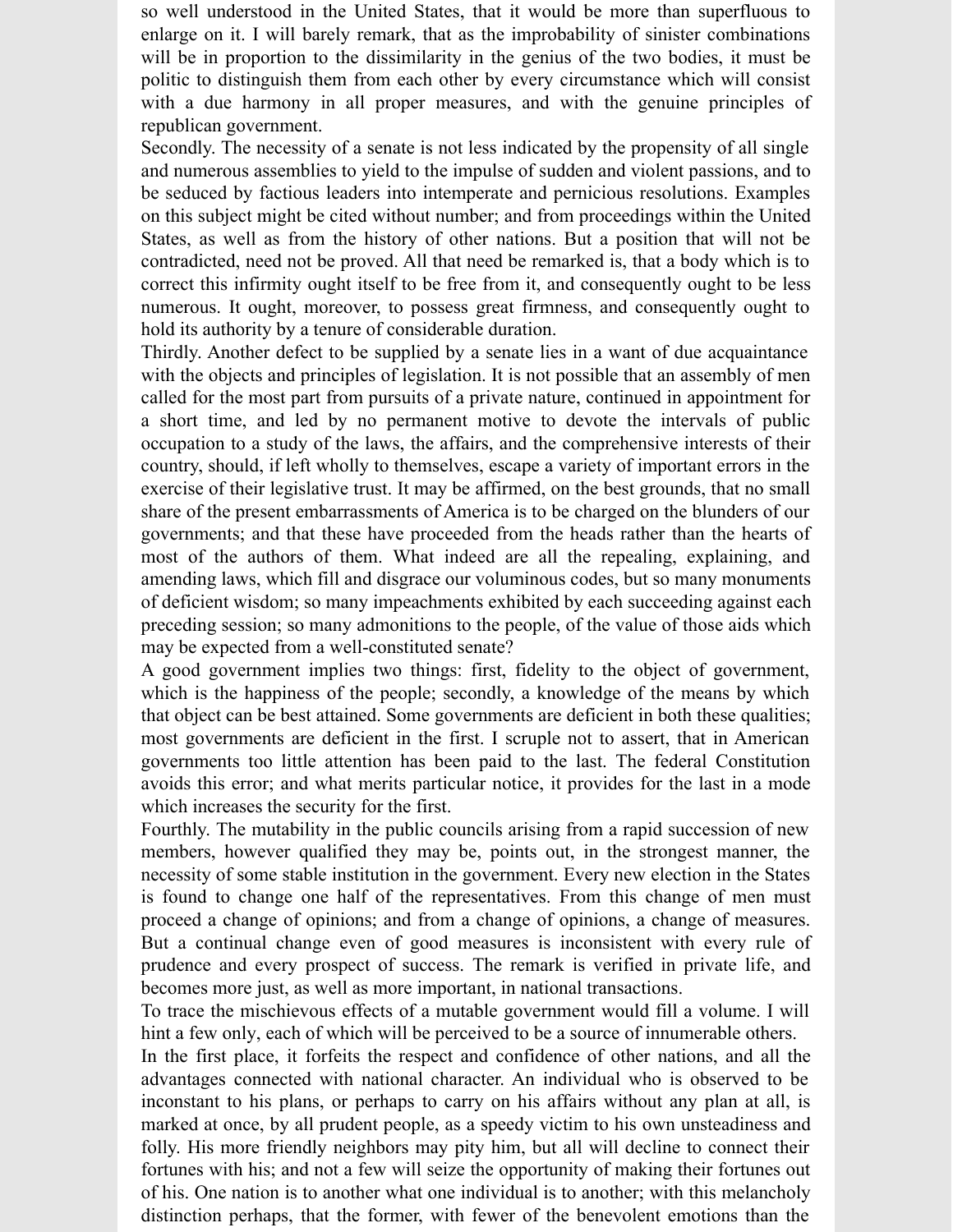latter, are under fewer restraints also from taking undue advantage from the indiscretions of each other. Every nation, consequently, whose affairs betray a want of wisdom and stability, may calculate on every loss which can be sustained from the more systematic policy of their wiser neighbors. But the best instruction on this subject is unhappily conveyed to America by the example of her own situation. She finds that she is held in no respect by her friends; that she is the derision of her enemies; and that she is a prey to every nation which has an interest in speculating on her fluctuating councils and embarrassed affairs.

The internal effects of a mutable policy are still more calamitous. It poisons the blessing of liberty itself. It will be of little avail to the people, that the laws are made by men of their own choice, if the laws be so voluminous that they cannot be read, or so incoherent that they cannot be understood; if they be repealed or revised before they are promulgated, or undergo such incessant changes that no man, who knows what the law is to-day, can guess what it will be to-morrow. Law is defined to be a rule of action; but how can that be a rule, which is little known, and less fixed?

Another effect of public instability is the unreasonable advantage it gives to the sagacious, the enterprising, and the moneyed few over the industrious and uniformed mass of the people. Every new regulation concerning commerce or revenue, or in any way affecting the value of the different species of property, presents a new harvest to those who watch the change, and can trace its consequences; a harvest, reared not by themselves, but by the toils and cares of the great body of their fellow-citizens. This is a state of things in which it may be said with some truth that laws are made for the FEW, not for the MANY.

In another point of view, great injury results from an unstable government. The want of confidence in the public councils damps every useful undertaking, the success and profit of which may depend on a continuance of existing arrangements. What prudent merchant will hazard his fortunes in any new branch of commerce when he knows not but that his plans may be rendered unlawful before they can be executed? What farmer or manufacturer will lay himself out for the encouragement given to any particular cultivation or establishment, when he can have no assurance that his preparatory labors and advances will not render him a victim to an inconstant government? In a word, no great improvement or laudable enterprise can go forward which requires the auspices of a steady system of national policy.

But the most deplorable effect of all is that diminution of attachment and reverence which steals into the hearts of the people, towards a political system which betrays so many marks of infirmity, and disappoints so many of their flattering hopes. No government, any more than an individual, will long be respected without being truly respectable; nor be truly respectable, without possessing a certain portion of order and stability.

*PUBLIUS.*

### **Federalist No. 63**

**The Senate Continued** For the *Independent Journal*. Author: **Alexander Hamilton** or **James Madison**

To the People of the State of New York:

A FIFTH desideratum, illustrating the utility of a senate, is the want of a due sense of national character. Without a select and stable member of the government, the esteem of foreign powers will not only be forfeited by an unenlightened and variable policy, proceeding from the causes already mentioned, but the national councils will not possess that sensibility to the opinion of the world, which is perhaps not less necessary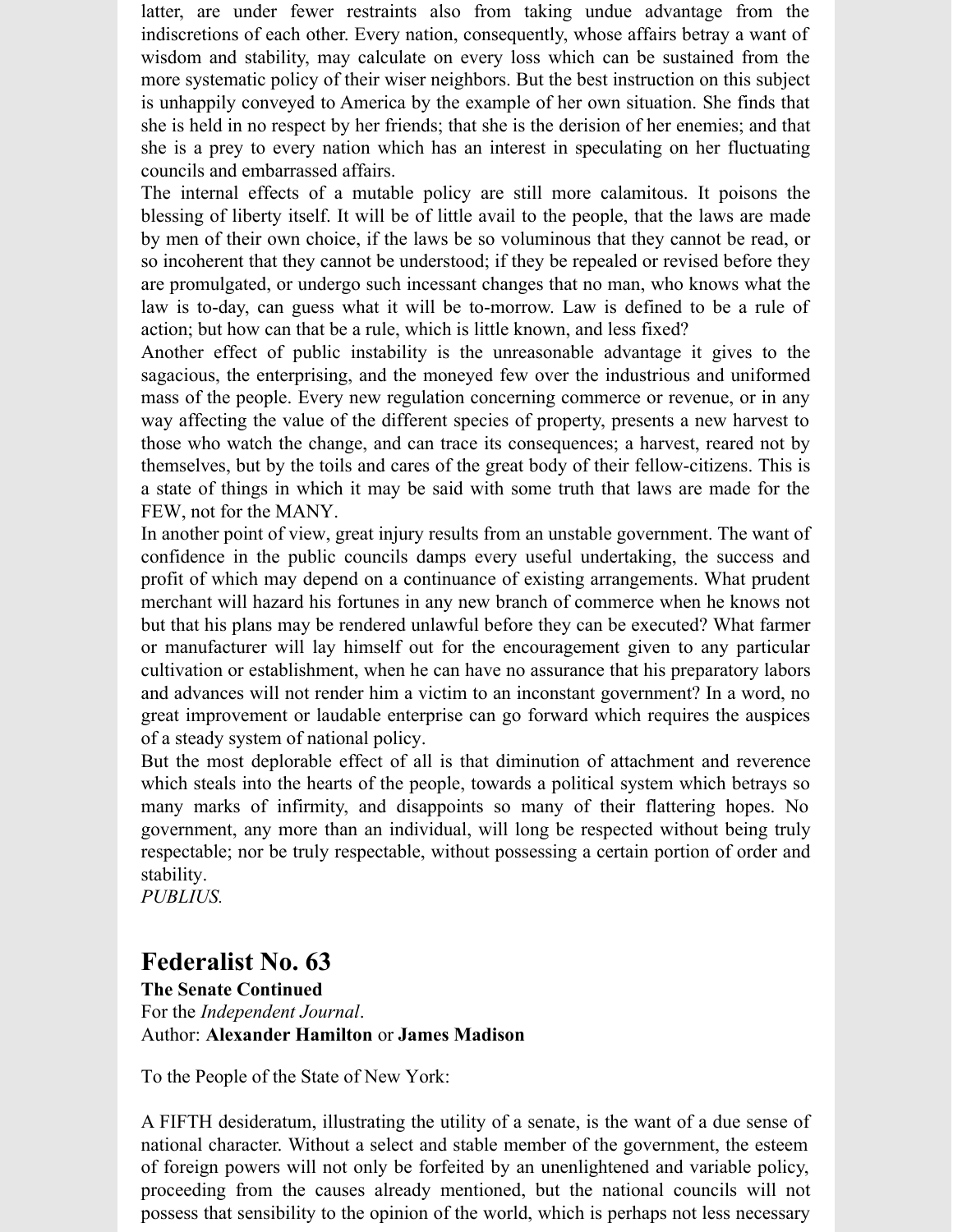in order to merit, than it is to obtain, its respect and confidence.

An attention to the judgment of other nations is important to every government for two reasons: the one is, that, independently of the merits of any particular plan or measure, it is desirable, on various accounts, that it should appear to other nations as the offspring of a wise and honorable policy; the second is, that in doubtful cases, particularly where the national councils may be warped by some strong passion or momentary interest, the presumed or known opinion of the impartial world may be the best guide that can be followed. What has not America lost by her want of character with foreign nations; and how many errors and follies would she not have avoided, if the justice and propriety of her measures had, in every instance, been previously tried by the light in which they would probably appear to the unbiased part of mankind?

Yet however requisite a sense of national character may be, it is evident that it can never be sufficiently possessed by a numerous and changeable body. It can only be found in a number so small that a sensible degree of the praise and blame of public measures may be the portion of each individual; or in an assembly so durably invested with public trust, that the pride and consequence of its members may be sensibly incorporated with the reputation and prosperity of the community. The half-yearly representatives of Rhode Island would probably have been little affected in their deliberations on the iniquitous measures of that State, by arguments drawn from the light in which such measures would be viewed by foreign nations, or even by the sister States; whilst it can scarcely be doubted that if the concurrence of a select and stable body had been necessary, a regard to national character alone would have prevented the calamities under which that misguided people is now laboring.

I add, as a SIXTH defect the want, in some important cases, of a due responsibility in the government to the people, arising from that frequency of elections which in other cases produces this responsibility. This remark will, perhaps, appear not only new, but paradoxical. It must nevertheless be acknowledged, when explained, to be as undeniable as it is important.

Responsibility, in order to be reasonable, must be limited to objects within the power of the responsible party, and in order to be effectual, must relate to operations of that power, of which a ready and proper judgment can be formed by the constituents. The objects of government may be divided into two general classes: the one depending on measures which have singly an immediate and sensible operation; the other depending on a succession of well-chosen and well-connected measures, which have a gradual and perhaps unobserved operation. The importance of the latter description to the collective and permanent welfare of every country, needs no explanation. And yet it is evident that an assembly elected for so short a term as to be unable to provide more than one or two links in a chain of measures, on which the general welfare may essentially depend, ought not to be answerable for the final result, any more than a steward or tenant, engaged for one year, could be justly made to answer for places or improvements which could not be accomplished in less than half a dozen years. Nor is it possible for the people to estimate the SHARE of influence which their annual assemblies may respectively have on events resulting from the mixed transactions of several years. It is sufficiently difficult to preserve a personal responsibility in the members of a NUMEROUS body, for such acts of the body as have an immediate, detached, and palpable operation on its constituents.

The proper remedy for this defect must be an additional body in the legislative department, which, having sufficient permanency to provide for such objects as require a continued attention, and a train of measures, may be justly and effectually answerable for the attainment of those objects.

Thus far I have considered the circumstances which point out the necessity of a wellconstructed Senate only as they relate to the representatives of the people. To a people as little blinded by prejudice or corrupted by flattery as those whom I address, I shall not scruple to add, that such an institution may be sometimes necessary as a defense to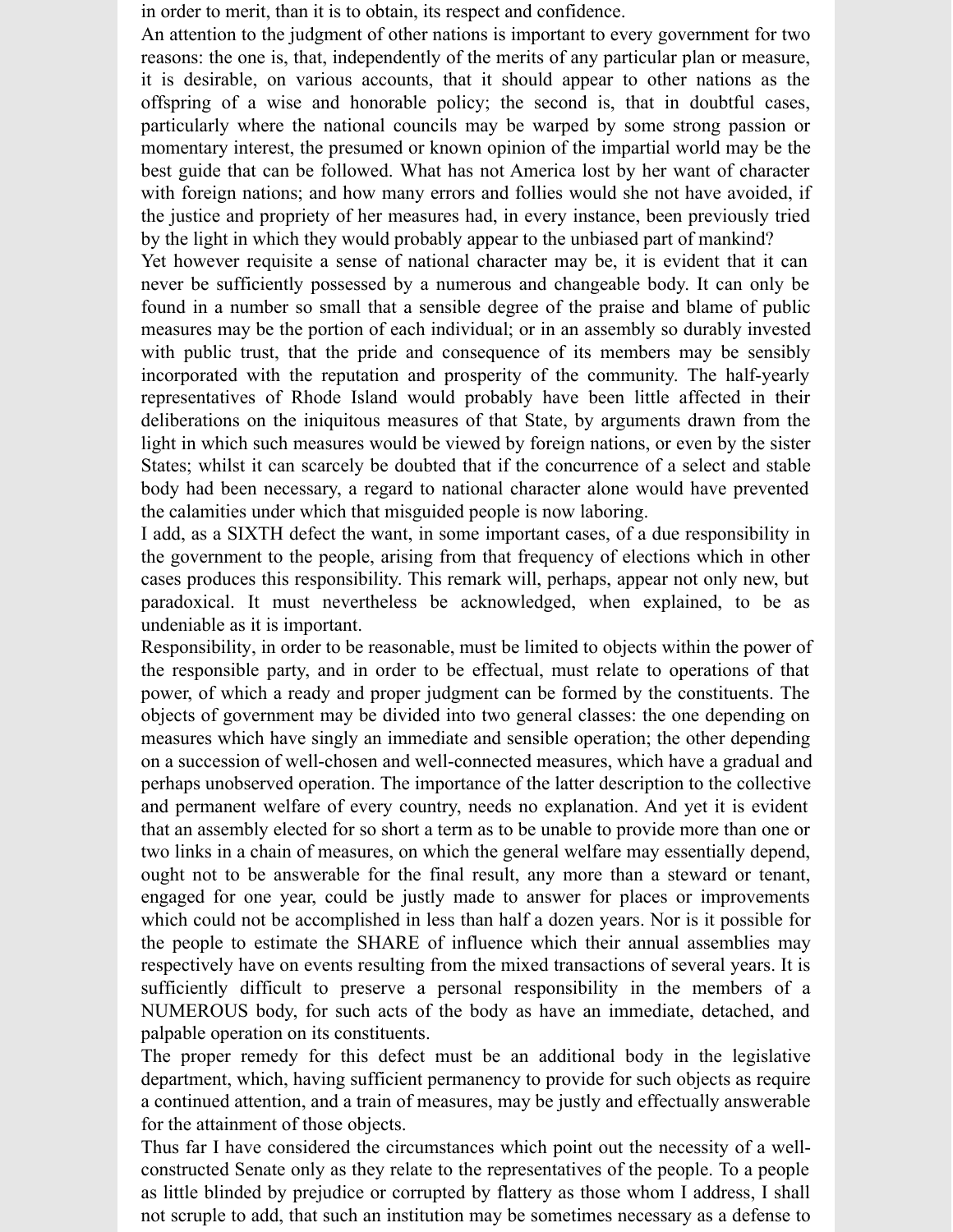the people against their own temporary errors and delusions. As the cool and deliberate sense of the community ought, in all governments, and actually will, in all free governments, ultimately prevail over the views of its rulers; so there are particular moments in public affairs when the people, stimulated by some irregular passion, or some illicit advantage, or misled by the artful misrepresentations of interested men, may call for measures which they themselves will afterwards be the most ready to lament and condemn. In these critical moments, how salutary will be the interference of some temperate and respectable body of citizens, in order to check the misguided career, and to suspend the blow meditated by the people against themselves, until reason, justice, and truth can regain their authority over the public mind? What bitter anguish would not the people of Athens have often escaped if their government had contained so provident a safeguard against the tyranny of their own passions? Popular liberty might then have escaped the indelible reproach of decreeing to the same citizens the hemlock on one day and statues on the next.

It may be suggested, that a people spread over an extensive region cannot, like the crowded inhabitants of a small district, be subject to the infection of violent passions, or to the danger of combining in pursuit of unjust measures. I am far from denying that this is a distinction of peculiar importance. I have, on the contrary, endeavored in a former paper to show, that it is one of the principal recommendations of a confederated republic. At the same time, this advantage ought not to be considered as superseding the use of auxiliary precautions. It may even be remarked, that the same extended situation, which will exempt the people of America from some of the dangers incident to lesser republics, will expose them to the inconveniency of remaining for a longer time under the influence of those misrepresentations which the combined industry of interested men may succeed in distributing among them.

It adds no small weight to all these considerations, to recollect that history informs us of no long-lived republic which had not a senate. Sparta, Rome, and Carthage are, in fact, the only states to whom that character can be applied. In each of the two first there was a senate for life. The constitution of the senate in the last is less known. Circumstantial evidence makes it probable that it was not different in this particular from the two others. It is at least certain, that it had some quality or other which rendered it an anchor against popular fluctuations; and that a smaller council, drawn out of the senate, was appointed not only for life, but filled up vacancies itself. These examples, though as unfit for the imitation, as they are repugnant to the genius, of America, are, notwithstanding, when compared with the fugitive and turbulent existence of other ancient republics, very instructive proofs of the necessity of some institution that will blend stability with liberty. I am not unaware of the circumstances which distinguish the American from other popular governments, as well ancient as modern; and which render extreme circumspection necessary, in reasoning from the one case to the other. But after allowing due weight to this consideration, it may still be maintained, that there are many points of similitude which render these examples not unworthy of our attention. Many of the defects, as we have seen, which can only be supplied by a senatorial institution, are common to a numerous assembly frequently elected by the people, and to the people themselves. There are others peculiar to the former, which require the control of such an institution. The people can never wilfully betray their own interests; but they may possibly be betrayed by the representatives of the people; and the danger will be evidently greater where the whole legislative trust is lodged in the hands of one body of men, than where the concurrence of separate and dissimilar bodies is required in every public act.

The difference most relied on, between the American and other republics, consists in the principle of representation; which is the pivot on which the former move, and which is supposed to have been unknown to the latter, or at least to the ancient part of them. The use which has been made of this difference, in reasonings contained in former papers, will have shown that I am disposed neither to deny its existence nor to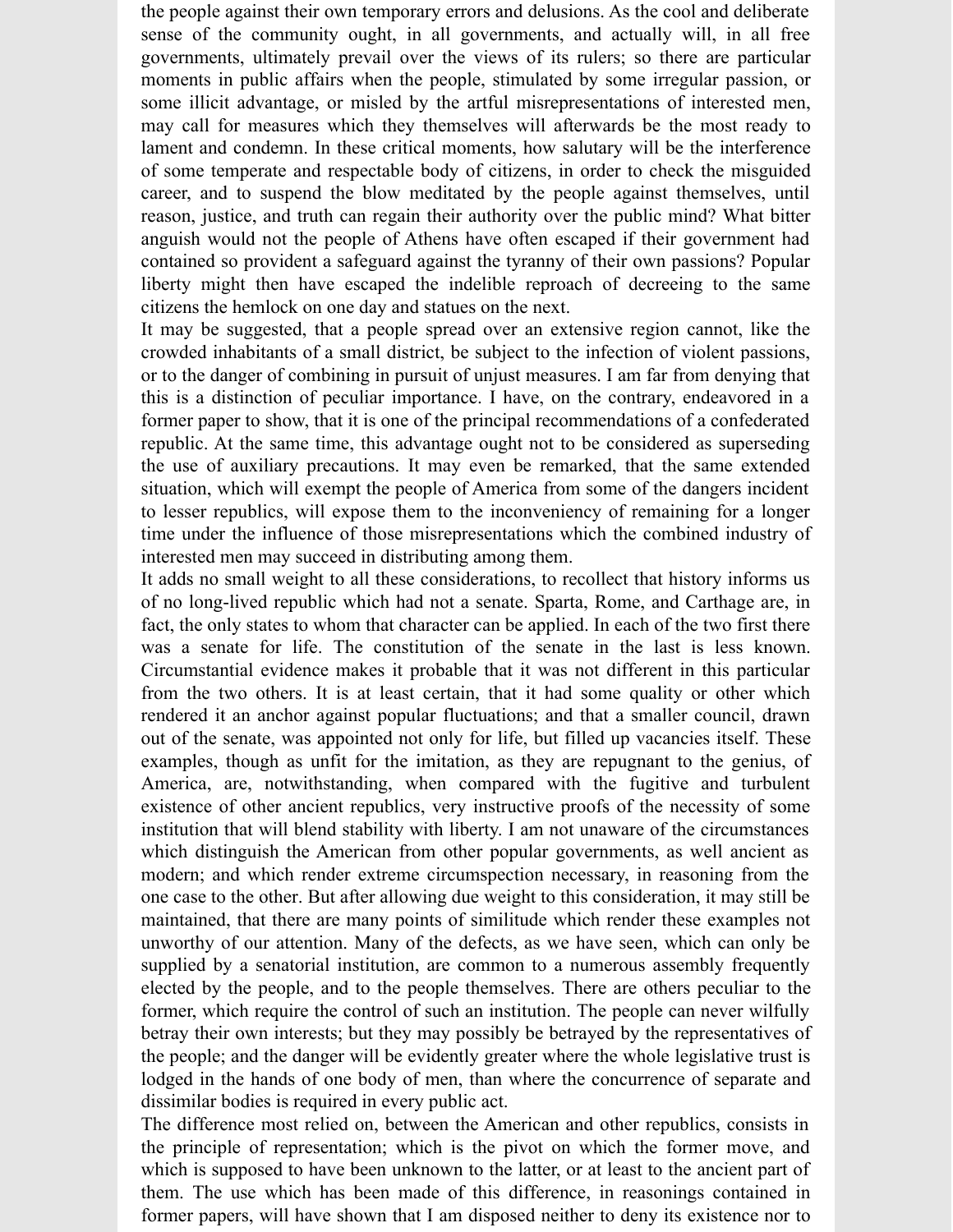undervalue its importance. I feel the less restraint, therefore, in observing, that the position concerning the ignorance of the ancient governments on the subject of representation, is by no means precisely true in the latitude commonly given to it. Without entering into a disquisition which here would be misplaced, I will refer to a few known facts, in support of what I advance.

In the most pure democracies of Greece, many of the executive functions were performed, not by the people themselves, but by officers elected by the people, and REPRESENTING the people in their EXECUTIVE capacity.

Prior to the reform of Solon, Athens was governed by nine Archons, annually ELECTED BY THE PEOPLE AT LARGE. The degree of power delegated to them seems to be left in great obscurity. Subsequent to that period, we find an assembly, first of four, and afterwards of six hundred members, annually ELECTED BY THE PEOPLE; and PARTIALLY representing them in their LEGISLATIVE capacity, since they were not only associated with the people in the function of making laws, but had the exclusive right of originating legislative propositions to the people. The senate of Carthage, also, whatever might be its power, or the duration of its appointment, appears to have been ELECTIVE by the suffrages of the people. Similar instances might be traced in most, if not all the popular governments of antiquity.

Lastly, in Sparta we meet with the Ephori, and in Rome with the Tribunes; two bodies, small indeed in numbers, but annually ELECTED BY THE WHOLE BODY OF THE PEOPLE, and considered as the REPRESENTATIVES of the people, almost in their PLENIPOTENTIARY capacity. The Cosmi of Crete were also annually ELECTED BY THE PEOPLE, and have been considered by some authors as an institution analogous to those of Sparta and Rome, with this difference only, that in the election of that representative body the right of suffrage was communicated to a part only of the people.

From these facts, to which many others might be added, it is clear that the principle of representation was neither unknown to the ancients nor wholly overlooked in their political constitutions. The true distinction between these and the American governments, lies IN THE TOTAL EXCLUSION OF THE PEOPLE, IN THEIR COLLECTIVE CAPACITY, from any share in the LATTER, and not in the TOTAL EXCLUSION OF THE REPRESENTATIVES OF THE PEOPLE from the administration of the FORMER. The distinction, however, thus qualified, must be admitted to leave a most advantageous superiority in favor of the United States. But to insure to this advantage its full effect, we must be careful not to separate it from the other advantage, of an extensive territory. For it cannot be believed, that any form of representative government could have succeeded within the narrow limits occupied by the democracies of Greece.

In answer to all these arguments, suggested by reason, illustrated by examples, and enforced by our own experience, the jealous adversary of the Constitution will probably content himself with repeating, that a senate appointed not immediately by the people, and for the term of six years, must gradually acquire a dangerous preeminence in the government, and finally transform it into a tyrannical aristocracy.

To this general answer, the general reply ought to be sufficient, that liberty may be endangered by the abuses of liberty as well as by the abuses of power; that there are numerous instances of the former as well as of the latter; and that the former, rather than the latter, are apparently most to be apprehended by the United States. But a more particular reply may be given.

Before such a revolution can be effected, the Senate, it is to be observed, must in the first place corrupt itself; must next corrupt the State legislatures; must then corrupt the House of Representatives; and must finally corrupt the people at large. It is evident that the Senate must be first corrupted before it can attempt an establishment of tyranny. Without corrupting the State legislatures, it cannot prosecute the attempt, because the periodical change of members would otherwise regenerate the whole body.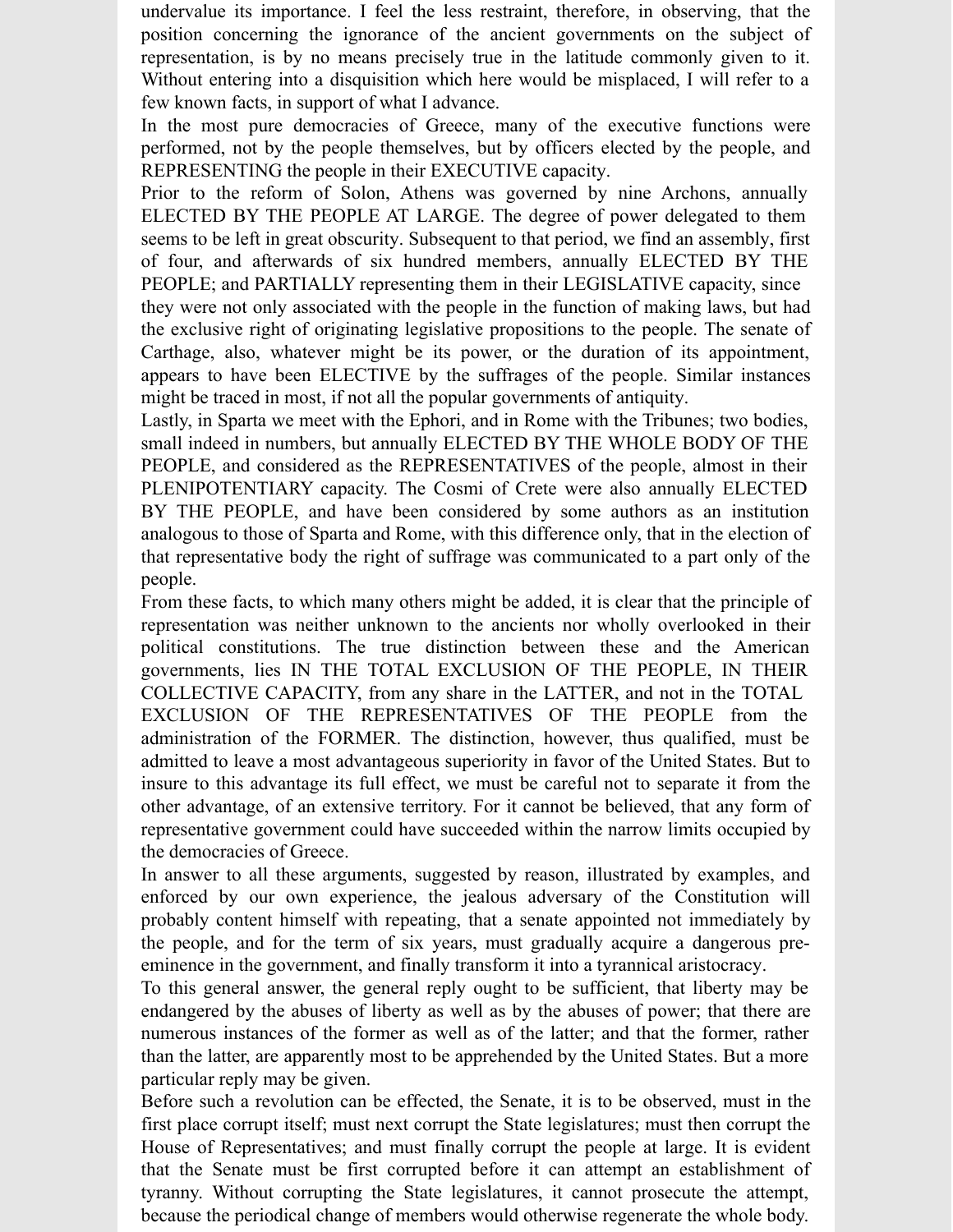Without exerting the means of corruption with equal success on the House of Representatives, the opposition of that coequal branch of the government would inevitably defeat the attempt; and without corrupting the people themselves, a succession of new representatives would speedily restore all things to their pristine order. Is there any man who can seriously persuade himself that the proposed Senate can, by any possible means within the compass of human address, arrive at the object of a lawless ambition, through all these obstructions?

If reason condemns the suspicion, the same sentence is pronounced by experience. The constitution of Maryland furnishes the most apposite example. The Senate of that State is elected, as the federal Senate will be, indirectly by the people, and for a term less by one year only than the federal Senate. It is distinguished, also, by the remarkable prerogative of filling up its own vacancies within the term of its appointment, and, at the same time, is not under the control of any such rotation as is provided for the federal Senate. There are some other lesser distinctions, which would expose the former to colorable objections, that do not lie against the latter. If the federal Senate, therefore, really contained the danger which has been so loudly proclaimed, some symptoms at least of a like danger ought by this time to have been betrayed by the Senate of Maryland, but no such symptoms have appeared. On the contrary, the jealousies at first entertained by men of the same description with those who view with terror the correspondent part of the federal Constitution, have been gradually extinguished by the progress of the experiment; and the Maryland constitution is daily deriving, from the salutary operation of this part of it, a reputation in which it will probably not be rivalled by that of any State in the Union.

But if any thing could silence the jealousies on this subject, it ought to be the British example. The Senate there instead of being elected for a term of six years, and of being unconfined to particular families or fortunes, is an hereditary assembly of opulent nobles. The House of Representatives, instead of being elected for two years, and by the whole body of the people, is elected for seven years, and, in very great proportion, by a very small proportion of the people. Here, unquestionably, ought to be seen in full display the aristocratic usurpations and tyranny which are at some future period to be exemplified in the United States. Unfortunately, however, for the anti-federal argument, the British history informs us that this hereditary assembly has not been able to defend itself against the continual encroachments of the House of Representatives; and that it no sooner lost the support of the monarch, than it was actually crushed by the weight of the popular branch.

As far as antiquity can instruct us on this subject, its examples support the reasoning which we have employed. In Sparta, the Ephori, the annual representatives of the people, were found an overmatch for the senate for life, continually gained on its authority and finally drew all power into their own hands. The Tribunes of Rome, who were the representatives of the people, prevailed, it is well known, in almost every contest with the senate for life, and in the end gained the most complete triumph over it. The fact is the more remarkable, as unanimity was required in every act of the Tribunes, even after their number was augmented to ten. It proves the irresistible force possessed by that branch of a free government, which has the people on its side. To these examples might be added that of Carthage, whose senate, according to the testimony of Polybius, instead of drawing all power into its vortex, had, at the commencement of the second Punic War, lost almost the whole of its original portion.

Besides the conclusive evidence resulting from this assemblage of facts, that the federal Senate will never be able to transform itself, by gradual usurpations, into an independent and aristocratic body, we are warranted in believing, that if such a revolution should ever happen from causes which the foresight of man cannot guard against, the House of Representatives, with the people on their side, will at all times be able to bring back the Constitution to its primitive form and principles. Against the force of the immediate representatives of the people, nothing will be able to maintain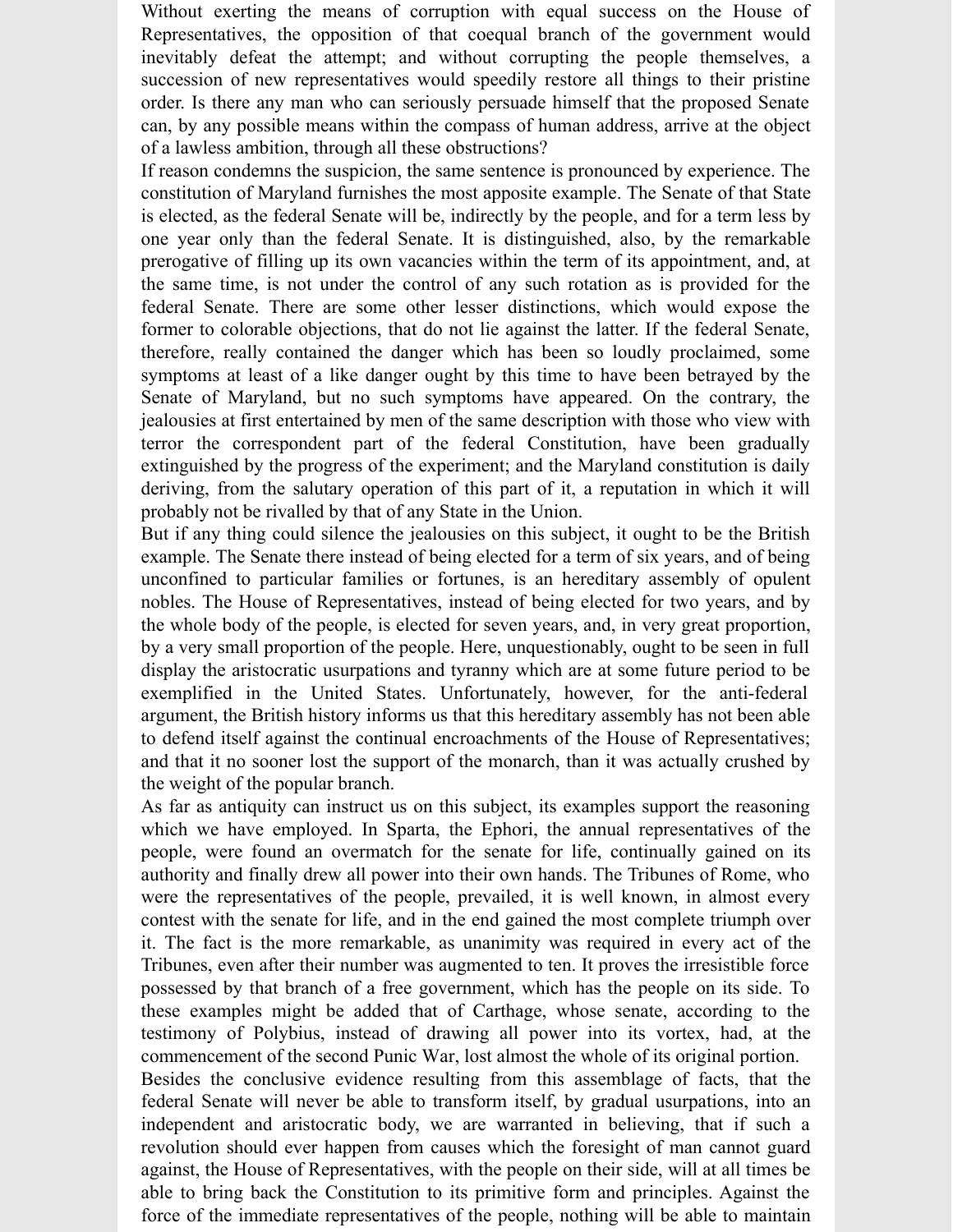even the constitutional authority of the Senate, but such a display of enlightened policy, and attachment to the public good, as will divide with that branch of the legislature the affections and support of the entire body of the people themselves. *PUBLIUS.*



## **The Recollections of Alexis de Tocqueville (1896) CHAPTER V: THE FIRST SITTING OF THE CONSTITUENT ASSEMBLY—THE APPEARANCE OF THIS ASSEMBLY.**

I stopped at Valognes only long enough to bid goodbye to some of my friends. Many left me with tears in their eyes, for there was a belief current in the country that the representatives would be exposed to great danger in Paris. Several of these worthy people said to me, "If they attack the National Assembly, we will come and defend you." I feel a certain remorse at having seen only vain words in this promise at the time; for, as a matter of fact, they did all come, they and many more, as I shall show later.

It was only when I reached Paris that I learnt that I had received 110,704 votes out of a possible 120,000. Most of my new colleagues belonged to the old dynastic Opposition: two only had professed republican principles before the Revolution, and were what was called in the jargon of the day "Republicans of yesterday." The same was the case in most parts of France.

There have certainly been more wicked revolutionaries than those of 1848, but I doubt if there were ever any more stupid; they neither knew how to make use of universal suffrage nor how to do without it. If they had held the elections immediately after the 24th of February, while the upper classes were still bewildered by the blow they had just received, and the people more amazed than discontented, they would perhaps have obtained an assembly after their hearts; if, on the other hand, they had boldly seized the dictatorship, they might have been able for some time to retain it. But they trusted themselves to the nation, and at the same time did all that was most likely to set the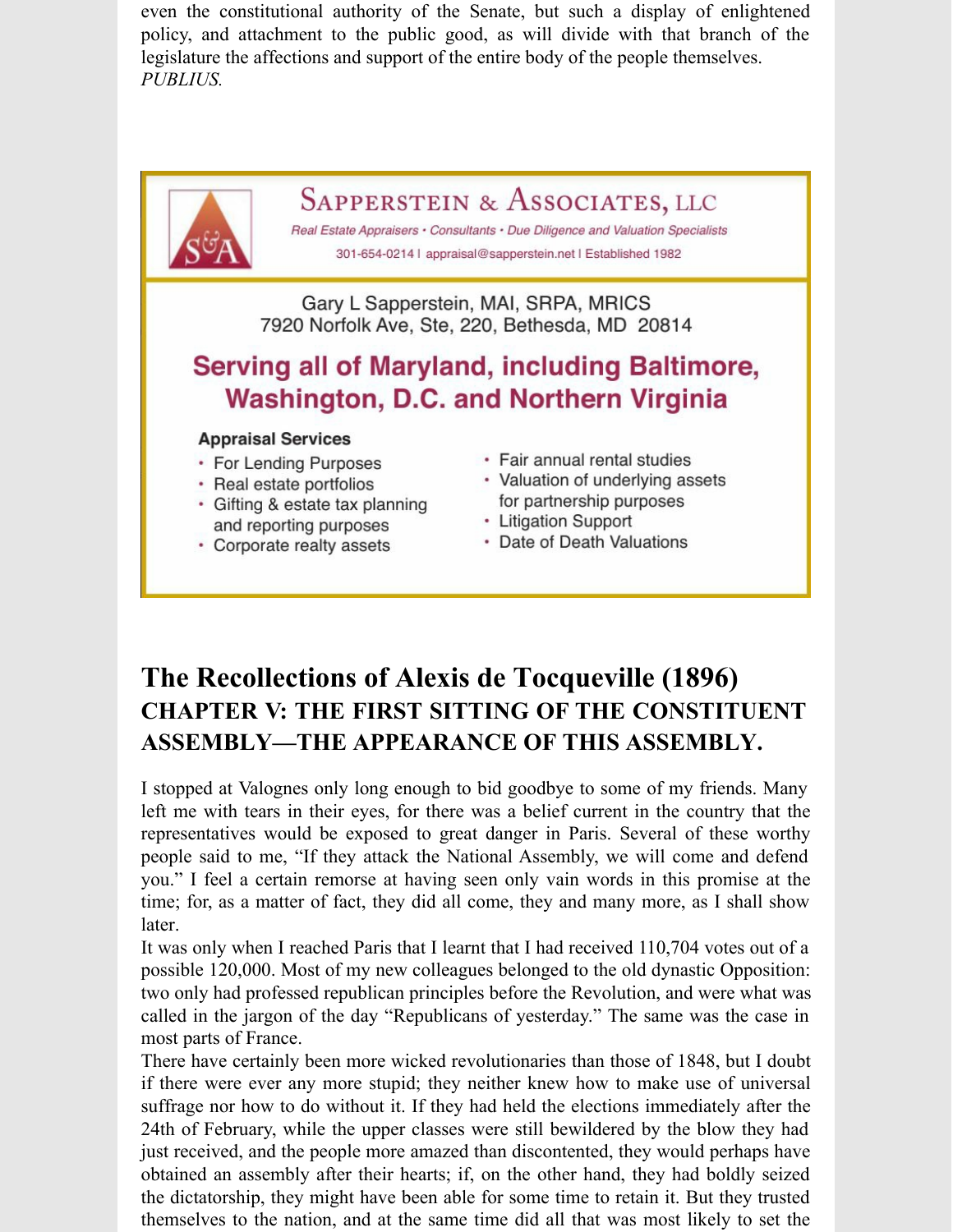latter against them; they threatened it while placing themselves in its power; they alarmed it by the recklessness of their proposals and the violence of their language, while inviting it to resistance by the feebleness of their actions; they pretended to lay down the law to it at the very time that they were placing themselves at its disposal. Instead of opening out their ranks after the victory, they jealously closed them up, and seemed, in one word, to be striving to solve this insoluble problem, namely, how to govern through the majority and yet against its inclination.

Following the examples of the past without understanding them, they foolishly imagined that to summon the crowd to take part in political life was sufficient to attach it to their cause; and that to popularize the Republic, it was enough to give the public rights without offering them any profits. They forgot that their predecessors, when they gave every peasant the vote, at the same time did away with tithes, abolished statute labour and the other seignorial privileges, and divided the property of the nobles among the peasants; whereas they were not in a position to do anything of the kind. In establishing universal suffrage they thought they were summoning the people to the assistance of the Revolution: they were only giving them arms against it. Nevertheless, I am far from believing that it was impossible to arouse revolutionary passions, even in the country districts. In France, every agriculturist owns some portion of the soil, and most of them are more or less involved in debt; it was not, therefore, the landlords that should have been attacked, but the creditors; not the abolition promised of the rights of property, but the abolition of debts. The demagogues of 1848 did not think of this scheme; they showed themselves much clumsier than their predecessors, but no less dishonest, for they were as violent and unjust in their desires as the others in their acts. Only, to commit violent and unjust acts, it is not enough for a government to have the will, or even the power; the habits, ideas, and passions of the time must lend themselves to the committal of them.

As the party which held the reins of government saw its candidates rejected one after the other, it displayed great vexation and rage, complaining now sadly and now rudely of the electors, whom it treated as ignorant, ungrateful blockheads, and enemies of their own good; it lost its temper with the whole nation; and, its impatience exhausted by the latter's coldness, it seemed ready to say with Molière's Arnolfe, when he addresses Agnès:

"Pourquoi ne m'aimer pas, madame l'impudente?"

One thing was not ridiculous, but really ominous and terrible; and that was the appearance of Paris on my return. I found in the capital a hundred thousand armed workmen formed into regiments, out of work, dying of hunger, but with their minds crammed with vain theories and visionary hopes. I saw society cut into two: those who possessed nothing, united in a common greed; those who possessed something, united in a common terror. There were no bonds, no sympathy between these two great sections; everywhere the idea of an inevitable and immediate struggle seemed at hand. Already the *bourgeois* and the *peuple* (for the old nicknames had been resumed) had come to blows, with varying fortunes, at Rouen, Limoges, Paris; not a day passed but the owners of property were attacked or menaced in either their capital or income: they were asked to employ labour without selling the produce; they were expected to remit the rents of their tenants when they themselves possessed no other means of living. They gave way as long as they could to this tyranny, and endeavoured at least to turn their weakness to account by publishing it. I remember reading in the papers of that time this advertisement, among others, which still strikes me as a model of vanity, poltroonery, and stupidity harmoniously mingled:

"Mr Editor," it read, "I make use of your paper to inform my tenants that, desiring to put into practice in my relations with them the principles of fraternity that should guide all true democrats, I will hand to those of my tenants who apply for it a formal receipt for their next quarter's rent."

Meanwhile, a gloomy despair had overspread the middle class thus threatened and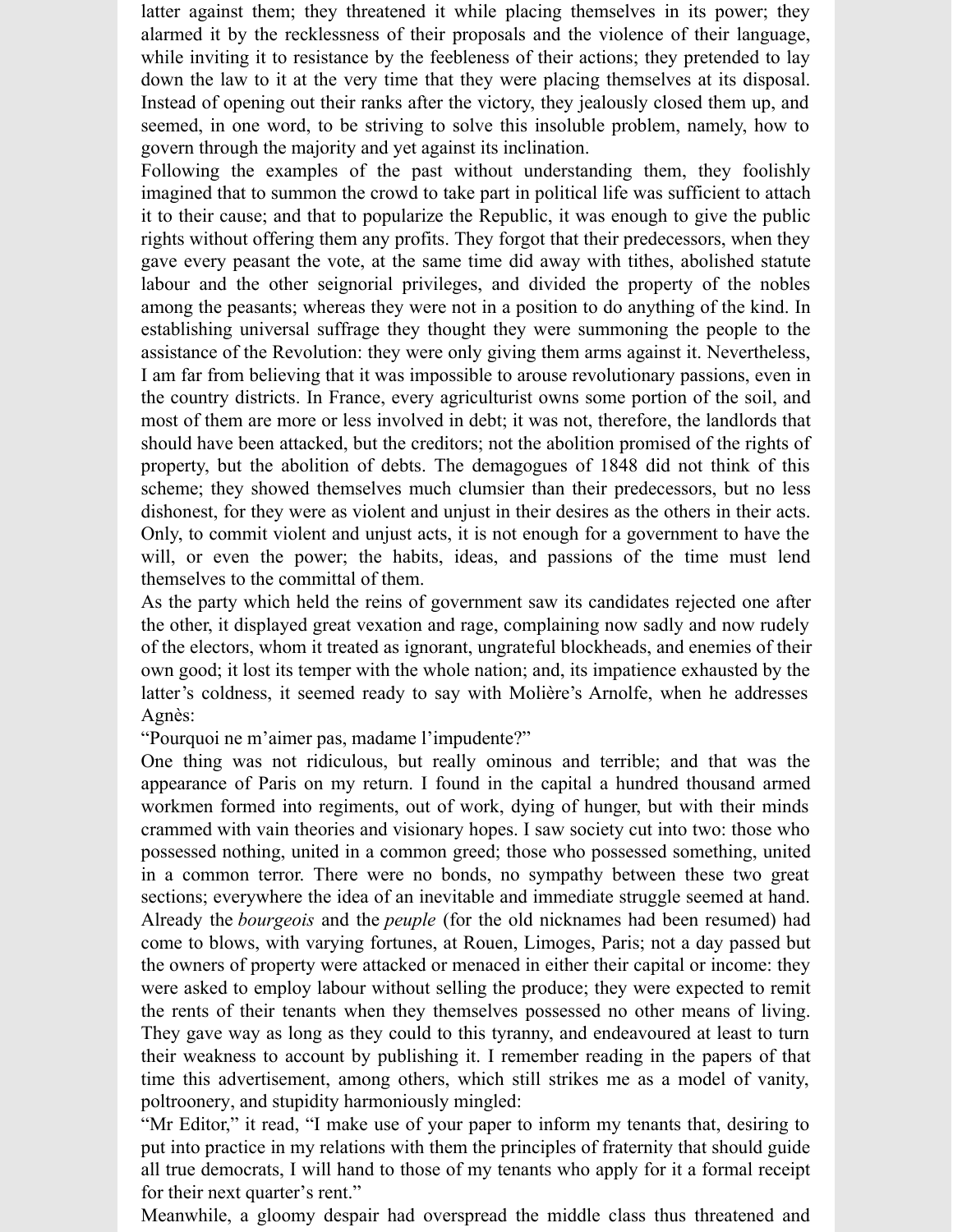oppressed, and imperceptibly this despair was changing into courage. I had always believed that it was useless to hope to settle the movement of the Revolution of February peacefully and gradually, and that it could only be stopped suddenly, by a great battle fought in the streets of Paris. I had said this immediately after the 24th of February; and what I now saw persuaded me that this battle was not only inevitable but imminent, and that it would be well to seize the first opportunity to deliver it.

The National Assembly met at last on the 4th of May; it was doubtful until the last moment whether it would meet at all. I believe, in fact, that the more ardent of the demagogues were often tempted to do without it, but they dared not; they remained crushed beneath the weight of their own dogma of the sovereignty of the people.

I should have before my eyes the picture which the Assembly presented at its opening; but I find, on the contrary, that only a very confused recollection of it has lingered in my mind. It is a mistake to believe that events remain present in one's memory in proportion to their importance or their greatness alone; rather is it certain little particularities which occur, and cause them to penetrate deep into the mind, and fix them there in a lasting manner. I only remember that we shouted, "Long live the Republic" fifteen times during the course of the sitting, trying who could out-shout the other. The history of the Assemblies is full of parallel incidents, and one constantly sees one party exaggerating its feelings in order to embarrass its opponents, while the latter feign to hold sentiments which they do not possess, in order to avoid the trap. Both sides, with a common effort, went either beyond, or in the contrary direction to, the truth. Nevertheless, I think the cry was sincere enough; only it responded to diverse or even contrary thoughts. All at that time wished to preserve the Republic; but some wished to use it for purposes of attack, others for purposes of defence. The newspapers spoke of the enthusiasm of the Assembly and of the public; there was a great deal of noise, but no enthusiasm at all. Everyone was too greatly preoccupied with the immediate future to allow himself to be carried beyond that thought by sentiment of any kind. A decree of the Provisional Government laid down that the representatives should wear the costume of the Conventionals, and especially the white waistcoat with turn-down collar in which Robespierre was always represented on the stage. I thought at first that this fine notion originated with Louis Blanc or Ledru-Rollin; but I learned later that it was due to the flowery and literary imagination of Armand Marrast. No one obeyed the decree, not even its author; Caussidière was the only one to adopt the appointed disguise. This drew my attention to him; for I did not know him by sight any more than most of those who were about to call themselves the Montagnards, always with the idea of keeping up the recollection of '93. I beheld a very big and very heavy body, on which was placed a sugar-loaf head, sunk deep between the two shoulders, with a wicked, cunning eye, and an air of general good-nature spread over the rest of his face. In short, he was a mass of shapeless matter, in which worked a mind sufficiently subtle to know how to make the most of his coarseness and ignorance.

In the course of the two subsequent days, the members of the Provisional Government, one after the other, told us what they had done since the 24th of February. Each said a great deal of good of himself, and even a certain amount of good of his colleagues, although it would be difficult to meet a body of men who mutually hated one another more sincerely than these did. Independently of the political hatred and jealousy that divided them, they seemed still to feel towards each other that peculiar irritation common to travellers who have been compelled to live together upon the same ship during a long and stormy passage, without suiting or understanding one another. At this first sitting I met again almost all the members of Parliament among whom I had lived. With the exception of M. Thiers, who had been defeated; of the Duc de Broglie, who had not stood, I believe; and of Messrs Guizot and Duchâtel, who had fled, all the famous orators and most of the better-known talkers of the political world were there; but they found themselves, as it were, out of their element, they felt isolated and suspected, they both felt and inspired fear, two contraries often to be met with in the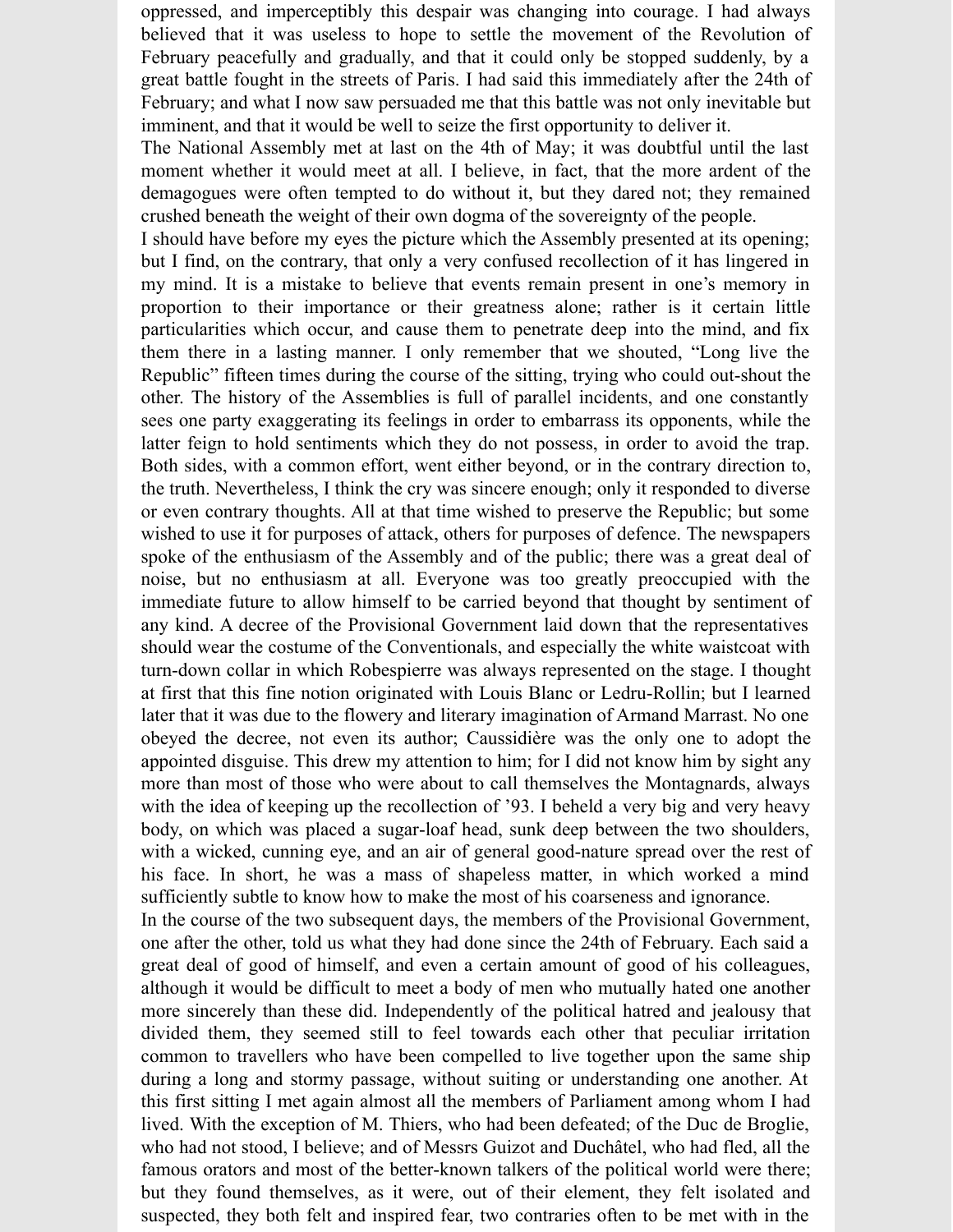political world. As yet they possessed none of that influence which their talents and experience were soon to restore to them. All the remainder of the Assembly were as much novices as though we had issued fresh from the Ancien Régime; for, thanks to our system of centralization, public life had always been confined within the limits of the Chambers, and those who were neither peers nor deputies scarcely knew what an Assembly was, nor how one should speak or behave in one. They were absolutely ignorant of its most ordinary, everyday habits and customs; and they were inattentive at decisive moments, and listened eagerly to unimportant things. Thus, on the second day, they crowded round the tribune and insisted on perfect silence in order to hear read the minutes of the preceding sitting, imagining that this insignificant form was a most important piece of business. I am convinced that nine hundred English or American peasants, picked at random, would have better represented the appearance of a great political body.

Continuing to imitate the National Convention, the men who professed the most radical and the most revolutionary opinions had taken their seats on the highest benches; they were very uncomfortable up there; but it gave them the right to call themselves Montagnards, and as men always like to feed on pleasant imaginations, these very rashly flattered themselves that they bore a resemblance to the celebrated blackguards whose name they took.

The Montagnards soon divided themselves into two distinct bands: the Revolutionaries of the old school and the Socialists. Nevertheless, the two shades were not sharply defined. One passed from the one to the other by imperceptible tints: the Montagnards proper had almost all some socialistic ideas in their heads, and the Socialists quite approved of the revolutionary proceedings of the others. However, they differed sufficiently among themselves to prevent them from always marching in step, and it was this that saved us. The Socialists were the more dangerous, because they answered more nearly to the true character of the Revolution of February, and to the only passions which it had aroused; but they were men of theory rather than action, and in order to upset Society at their pleasure they would have needed the practical energy and the science of insurrections which only their colleagues in any measure possessed.

From the seat I occupied it was easy for me to hear what was said on the benches of the Mountain, and especially to see what went on. This gave me the opportunity of studying pretty closely the men sitting in that part of the Chamber. It was for me like discovering a new world. We console ourselves for not knowing foreign countries, with the reflection that at least we know our own; but we are wrong, for even in the latter there are always districts which we have not visited, and races which are new to us. I experienced this now. It was as though I saw these Montagnards for the first time, so greatly did their idioms and manners surprise me. They spoke a lingo which was not, properly speaking, the French of either the ignorant or the cultured classes, but which partook of the defects of both, for it abounded in coarse words and ambitious phrases. One heard issuing from the benches of the Mountain a ceaseless torrent of insulting or jocular comments; and at the same time there was poured forth a host of quibbles and maxims; in turns they assumed a very humorous or a very superb tone. It was evident that these people belonged neither to the tavern nor the drawing-room; I think they must have polished their manners in the cafés, and fed their minds on no literature but that of the daily press. In any case, it was the first time since the commencement of the Revolution that this type made any display in one of our Assemblies; until then it had only been represented by sporadic and unnoticed individuals, who were more occupied in concealing than in showing themselves.

The Constituent Assembly had two other peculiarities which struck me as quite as novel as this, although very different from it. It contained an infinitely greater number of landlords and even of noblemen than any of the Chambers elected in the days when it was a necessary condition, in order to be an elector or elected, that you should have money. And also there was a more numerous and more powerful religious party than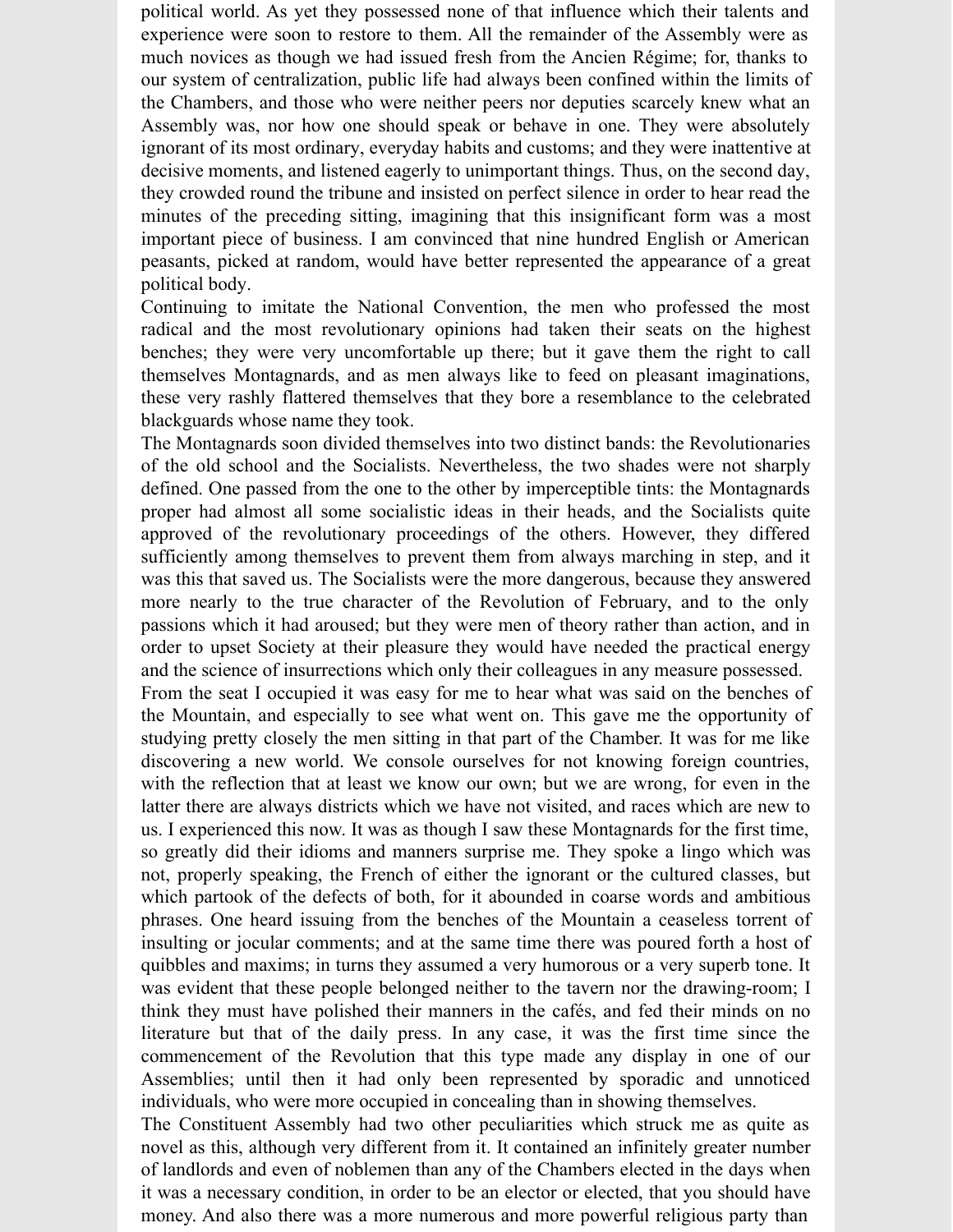even under the Restoration: I counted three bishops, several vicars-general, and a Dominican monk, whereas Louis XVIII. and Charles X. had never succeeded in securing the election of more than one single abbé.

The abolition of all quit-rents, which made part of the electors dependent upon the rich, and the danger threatening property, which led the people to choose for their representatives those who were most interested in defending it, are the principal reasons which explain the presence of so great a number of landlords. The election of the ecclesiastics arose from similar causes, and also from a different cause still worthier of consideration. This cause was the almost general and very unexpected return of a great part of the nation towards the concerns of religion.

The Revolution of 1792, when striking the upper classes, had cured them of their irreligiousness; it had taught them, if not the truth, at least the social uses of belief. This lesson was lost upon the middle class, which remained their political heir and their jealous rival; and the latter had even become more sceptical in proportion as the former seemed to become more religious. The Revolution of 1848 had just done on a small scale for our tradesmen what that of 1792 had done for the nobility: the same reverses, the same terrors, the same conversion; it was the same picture, only painted smaller and in less bright and, no doubt, less lasting colours. The clergy had facilitated this conversion by separating itself from all the old political parties, and entering into the old, true spirit of the Catholic clergy, which is that it should belong only to the Church. It readily, therefore, professed republican opinions, while at the same time it gave to long-established interests the guarantee of its traditions, its customs and its hierarchy. It was accepted and made much of by all. The priests sent to the Assembly were treated with very great consideration, and they deserved it through their good sense, their moderation and their modesty. Some of them endeavoured to speak from the tribune, but they were never able to learn the language of politics. They had forgotten it too long ago, and all their speeches turned imperceptibly into homilies.

For the rest, the universal voting had shaken the country from top to bottom without bringing to light a single new man worthy of coming to the front. I have always held that, whatever method be followed in a general election, the great majority of the exceptional men whom the nation possesses definitively succeed in getting elected. The system of election adopted exercises a great influence only upon the class of ordinary individuals in the Assembly, who form the ground-work of every political body. These belong to very different orders and are of very diverse natures, according to the system upon which the election has been conducted. Nothing confirmed me in this belief more than did the sight of the Constituent Assembly. Almost all the men who played the first part in it were already known to me, but the bulk of the rest resembled nothing that I had seen before. They were imbued with a new spirit, and displayed a new character and new manners.

I will say that, in my opinion, and taken all round, this Assembly compared favourably with those which I had seen. One met in it more men who were sincere, disinterested, honest and, above all, courageous than in the Chambers of Deputies among which I had spent my life.

The Constituent Assembly had been elected to make a stand against civil war. This was its principal merit; and, in fact, so long as it was necessary to fight, it was great, and only became contemptible after the victory, and when it felt that it was breaking up in consequence of this very victory and under the weight of it.

I selected my seat on the left side of the House, on a bench from which it was easy for me to hear the speakers and to reach the tribune when I wished to speak myself. A large number of my old friends joined me there; Lanjuinais, Dufaure, Corcelles, Beaumont and several others sat near me.

Let me say a word concerning the House itself, although everybody knows it. This is necessary in order to understand the narrative; and, moreover, although this monument of wood and plaster is probably destined to last longer than the Republic of which it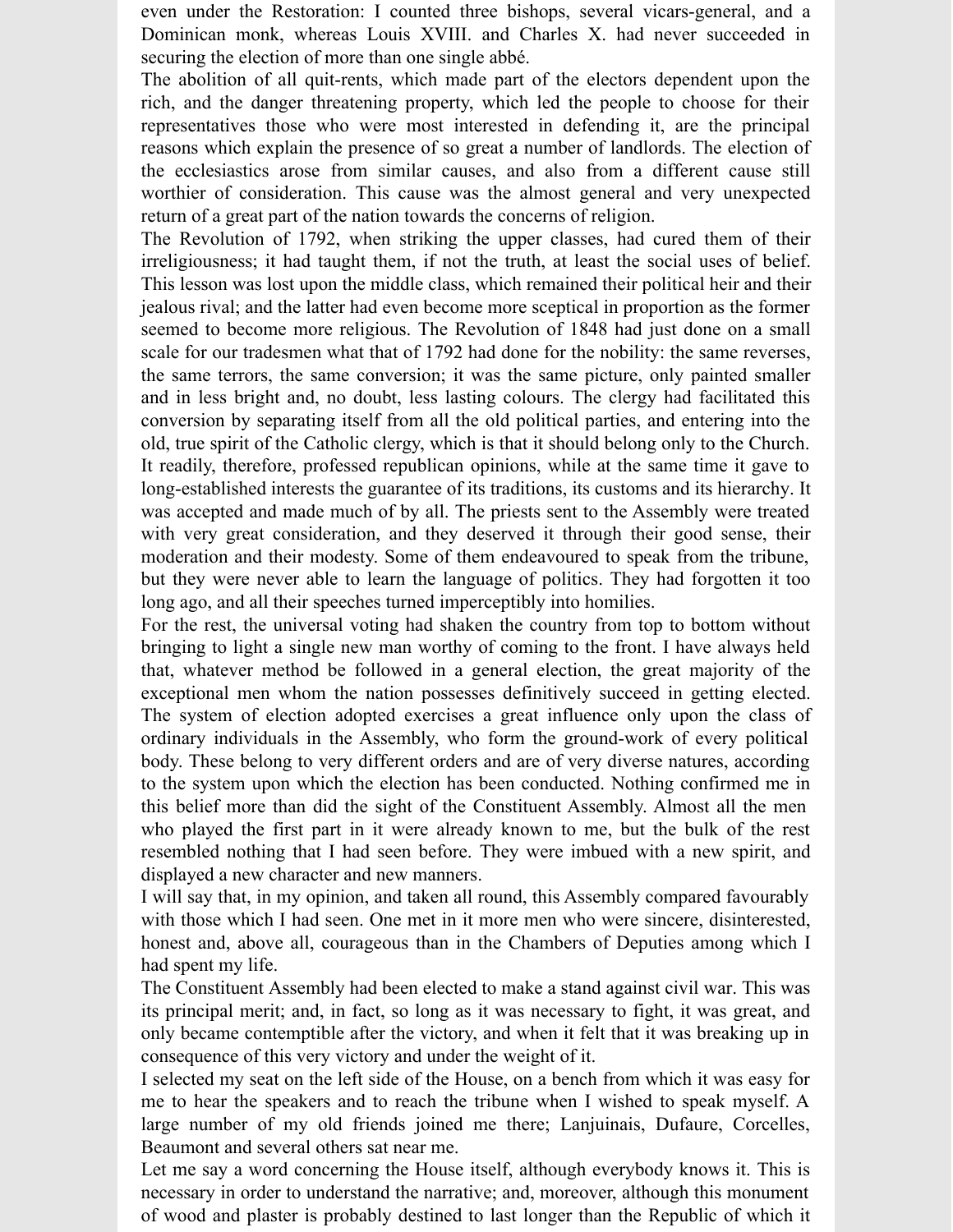was the cradle, I do not think it will enjoy a very long existence; and when it is destroyed, many of the events that took place in it will be difficult to understand.

The house formed an oblong of great size. At one end, against the wall, was the President's platform and the tribune; nine rows of benches rose gradually along the three other walls. In the middle, facing the tribune, spread a huge, empty space, like the arena of an amphitheatre, with this difference, that this arena was square, not round. The consequence was that most of the listeners only caught a side glimpse of the speaker, and the only ones who saw him full face were very far away: an arrangement curiously calculated to promote inattention and disorder. For the first, who saw the speaker badly, and were continually looking at one another, were more engaged in threatening and apostrophizing each other; and the others did not listen any better, because, although able to see the occupant of the tribune, they heard him badly.

Large windows, placed high up in the walls, opened straight outside, and admitted air and light; the walls were decorated only with a few flags; time had, luckily, been wanting in which to add to them all those spiritless allegories on canvas or pasteboard with which the French love to adorn their monuments, in spite of their being insipid to those who can understand them and utterly incomprehensible to the mass of the people. The whole bore an aspect of immensity, together with an air that was cold, solemn, and almost melancholy. There were seats for nine hundred members, a larger number than that of any of the assemblies that had sat in France for sixty years.

I felt at once that the atmosphere of this assembly suited me. Notwithstanding the gravity of events, I experienced there a sense of well-being that was new to me. For the first time since I had entered public life, I felt myself caught in the current of a majority, and following in its company the only road which my tastes, my reason and my conscience pointed out to me: a new and very welcome sensation. I gathered that this majority would disown the Socialists and the Montagnards, but was sincere in its desire to maintain and organize the Republic. I was with it on these two leading points: I had no monarchic faith, no affection nor regrets for any prince; I felt called upon to defend no cause save that of liberty and the dignity of mankind. To protect the ancient laws of Society against the innovators with the help of the new force which the republican principle might lend to the government; to cause the evident will of the French people to triumph over the passions and desires of the Paris workmen; to conquer demagogism by democracy—that was my only aim. I am not sure that the dangers to be passed through before it could be attained did not make it still more attractive to me; for I have a natural inclination for adventure, and a spice of danger has always seemed to me the best seasoning that can be given to most of the actions of life.

### **CHAPTER X: THE DAYS OF JUNE—(***continued***).**

The porter of the house in which we lived in the Rue de la Madeleine was a man of very bad reputation in the neighbourhood, an old soldier, not quite in his right mind, a drunkard, and a great good-for-nothing, who spent at the wine-shop all the time which he did not employ in beating his wife. This man might be said to be a Socialist by birth, or rather by temperament.

The early successes of the insurrection had brought him to a state of exaltation, and on the morning of the day of which I speak he visited all the wine-shops around, and among other mischievous remarks of which he delivered himself, he said that he would kill me when I came home in the evening, if I came in at all. He even displayed a large knife which he intended to use for the purpose. A poor woman who heard him ran in great alarm to tell Madame de Tocqueville; and she, before leaving Paris, sent me a note in which, after telling me of the facts, she begged me not to come in that night, but to go to my father's house, which was close by, he being away. This I determined to do; but when I left the Assembly at midnight, I had not the energy to carry out my intention. I was worn out with fatigue, and I did not know whether I should find a bed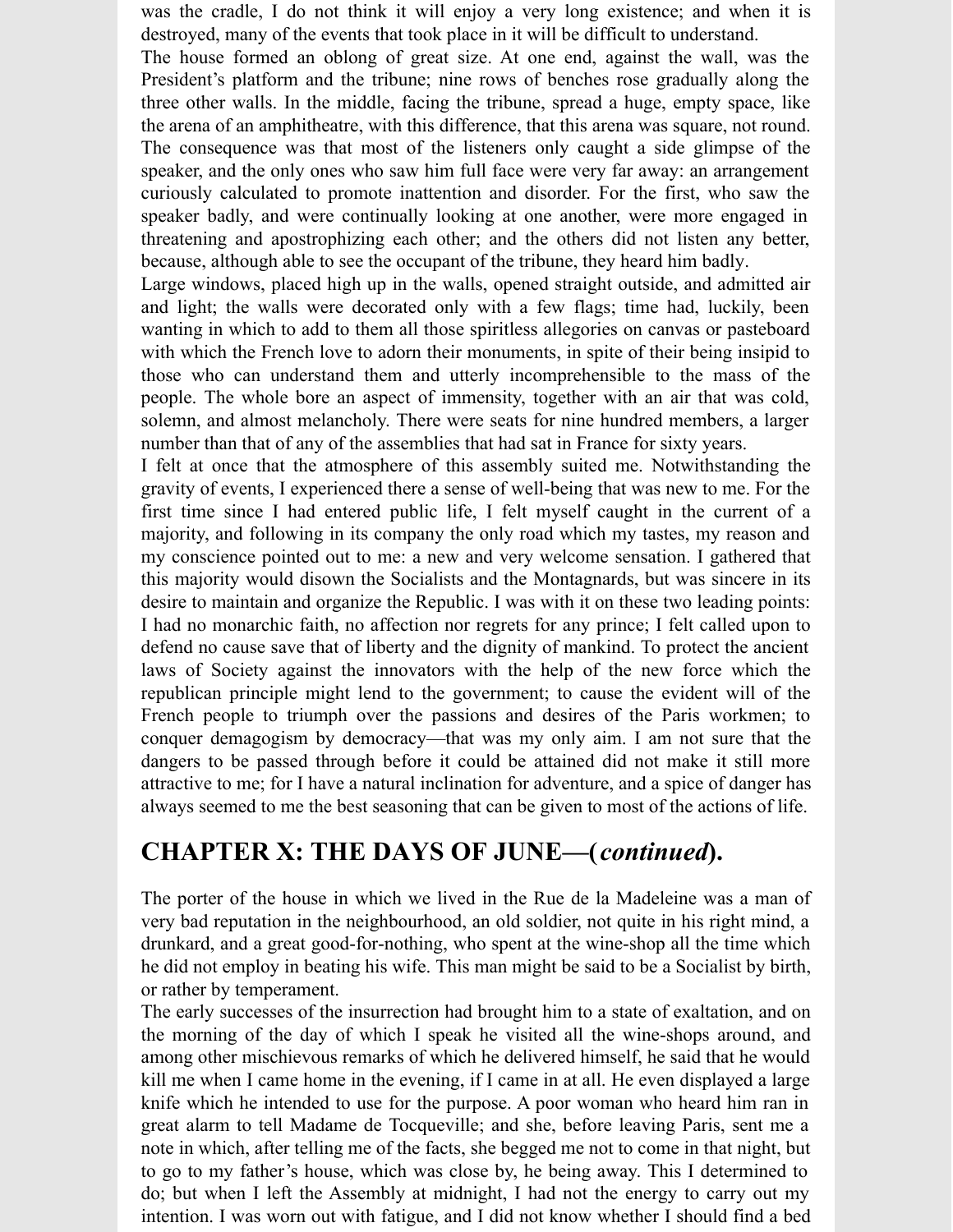prepared if I slept out. Besides, I had little faith in the performance of murders proclaimed beforehand; and also I was under the influence of the sort of listlessness that follows upon any prolonged excitement. I accordingly went and knocked at my door, only taking the precaution to load the pistols which, in those unhappy days, it was common to carry. My man opened the door, I entered, and while he was carefully pushing the bolts behind me, I asked him if all the tenants had come home. He replied drily that they had all left Paris that morning, and that we two were alone in the house. I should have preferred another kind of *tête-à-tête,* but it was too late to go back; I therefore looked him straight in the eyes and told him to walk in front and show a light. He stopped at a gate that led to the court-yard, and told me that he heard a curious noise in the stables which alarmed him, begging me to go with him to see what it was. As he spoke, he turned towards the stables. All this began to seem very suspicious to me, but I thought that, as I had gone so far, it was better to go on. I accordingly followed him, carefully watching his movements, and making up my mind to kill him like a dog at the first sign of treachery. As a matter of fact, we did hear a very strange noise. It resembled the dull running of water or the distant rumble of a carriage, although it obviously came from somewhere quite near. I never learnt what it was; though it was true I did not spend much time in trying to discover. I soon returned to the house and made my companion bring me to my threshold, keeping my eyes on him the whole time. I told him to open my door, and so soon as he had done so, I took the candle from his hand and went in. It was not until I was almost out of his sight that he brought himself to take off his hat and bow to me. Had the man really intended to kill me, and seeing me on my guard, with both hands in my pockets, did he reflect that I was better armed than he, and that he would be well advised to abandon his design? I thought at the time that the latter had never been very seriously intended, and I think so still. In times of revolution, people boast almost as much about the imaginary crimes they propose to commit as in ordinary times they do of the good intentions they pretend to entertain. I have always believed that this wretch would only have become dangerous if the fortunes of the fight had seemed to turn against us; but they leant, on the contrary, to our side, although they were still undecided; and this was sufficient to assure my safety.

At dawn I heard some one in my room, and woke with a start: it was my man-servant, who had let himself in with a private key of the apartment, which he carried. The brave lad had just left the bivouac (I had supplied him at his request with a National Guard's uniform and a good gun), and he came to know if I had come home and if his services were required. This one was certainly not a Socialist, either in theory or temperament. He was not even tainted in the slightest degree with the most general malady of the age, restlessness of mind, and even in other times than ours it would have been difficult to find a man more contented with his position and less sullen at his lot. Always very much satisfied with himself, and tolerably satisfied with others, he generally desired only that which was within his reach, and he generally attained, or thought he attained, all that he desired; thus unwittingly following the precepts which philosophers teach and never observe, and enjoying by the gift of Nature that happy equilibrium between faculty and desire which alone gives the happiness which philosophy promises us.

"Well, Eugène," I said, when I saw him, "how are affairs going on?"

"Very well, sir, perfectly well!"

"What do you mean by very well? I can still hear the sound of cannon!"

"Yes, they are still fighting," he replied, "but every one says it will end all right."

With that he took off his uniform, cleaned my boots, brushed my clothes, and putting on his uniform again:

"If you don't require me any more, sir," said he, "and if you will permit me, I will go back to the fighting."

He pursued this two-fold calling during four days and four nights, as simply as I am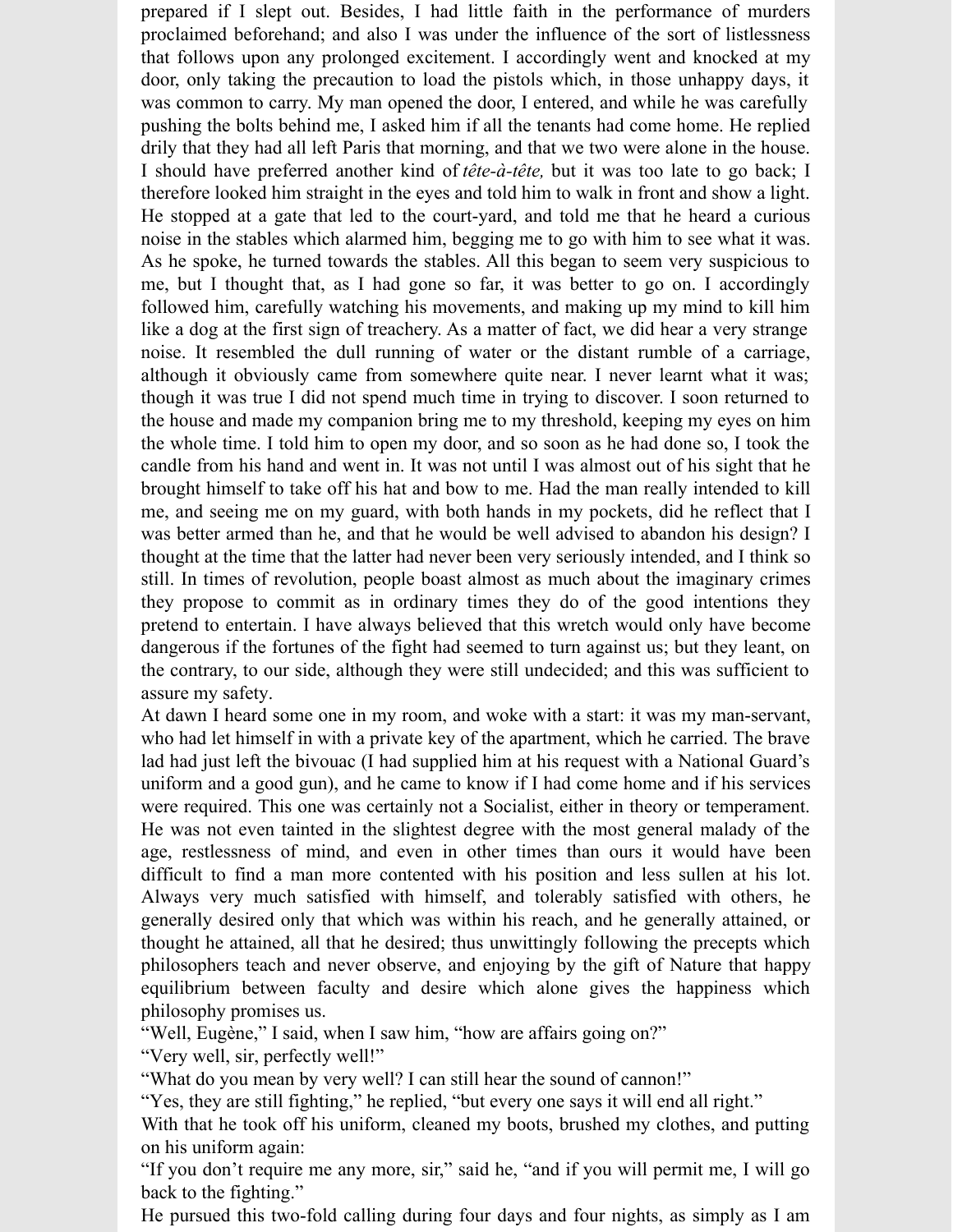writing it down; and I experienced a sort of reposeful feeling, during these days filled with turmoil and hate, when I looked at the young man's peaceful and contented face. Before going to the Assembly, where I did not think there would be any important measures to take, I resolved to make my way to the places where the fighting was still going on, and where I heard the sound of cannon. It was not that I was longing "to go and fight a bit," like Goudchaux, but I wanted to judge for myself as to the state of things; for, in my complete ignorance of war, I could not understand what made the struggle last so long. Besides, shall I confess it, a keen curiosity was piercing through all the feelings that filled my mind, and from time to time dominated them. I went along a great portion of the boulevard without seeing any traces of the battle, but there were plenty just beyond the Porte Saint-Martin; one stumbled over the *débris* left behind by the retreating insurrection: broken windows, doors smashed in, houses spotted by bullets or pierced by cannon-balls, trees cut down, heaped-up pavingstones, straw mixed with blood and mud. Such were these melancholy vestiges.

I thus reached the Château-d'Eau, around which were massed a number of troops of different sorts. At the foot of the fountain was a piece of cannon which was being discharged down the Rue Samson. I thought at first that the insurgents were replying with cannon on their side, but I ended by seeing that I was deceived by an echo which repeated with a terrible crash the sound of our own gun. I have never heard anything like it; one might have thought one's self in the midst of a great battle. As a matter of fact, the insurgents were only replying with an infrequent but deadly musketry fire.

It was a strange combat. The Rue Samson, as we know, is not a very long one; at the end runs the Canal Saint-Martin, and behind the canal is a large house facing the street. The street was absolutely deserted; there was no barricade in sight, and the gun seemed to be firing at a target; only from time to time a whiff of smoke issued from a few windows, and proclaimed the presence of an invisible enemy. Our sharp-shooters, posted along the walls, aimed at the windows from which they saw the shots fired. Lamoricière, mounted on a tall horse in full view of the enemy, gave his commands amid the whirl of bullets. I thought he was more excited and talkative than I had imagined a general ought to be in such a juncture; he talked, shouted in a hoarse voice, gesticulated in a sort of rage. It was easy to see by the clearness of his thoughts and expressions that amid this apparent disorder he lost none of his presence of mind; but his manner of commanding might have caused others to lose theirs, and I confess I should have admired his courage more if he had kept more quiet.

This conflict, in which one saw nobody before him, this firing, which seemed to be aimed only at the walls, surprised me strangely. I should never have pictured war to myself under this aspect. As the boulevard seemed clear beyond the Château-d'Eau, I was unable to understand why our columns did not pass further, nor why, if we wanted first to seize the large house facing the street, we did not capture it at a run, instead of remaining so long exposed to the deadly fire issuing from it. Yet nothing was more easily explained: the boulevard, which I thought clear from the Château-d'Eau onwards, was not so; beyond the bend which it makes at this place, it was bristling with barricades, all the way to the Bastille. Before attacking the barricades, we wanted to become masters of the streets we left behind us, and especially to capture the house facing the street, which, commanding the boulevard as it did, would have impeded our communications. Finally, we did not take the house by assault, because we were separated from it by the canal, which I could not see from the boulevard. We confined ourselves, therefore, to efforts to destroy it by cannon-shots, or at least to render it untenable. This took a long time to accomplish, and after being astonished in the morning that the fighting had not finished, I now asked myself how at this rate it could ever finish. For what I was witnessing at the Château-d'Eau was at the same time being repeated in other forms in a hundred different parts of Paris.

As the insurgents had no artillery, the conflict did not possess the horrible aspect which it must have when the battle-field is ploughed by cannon balls. The men who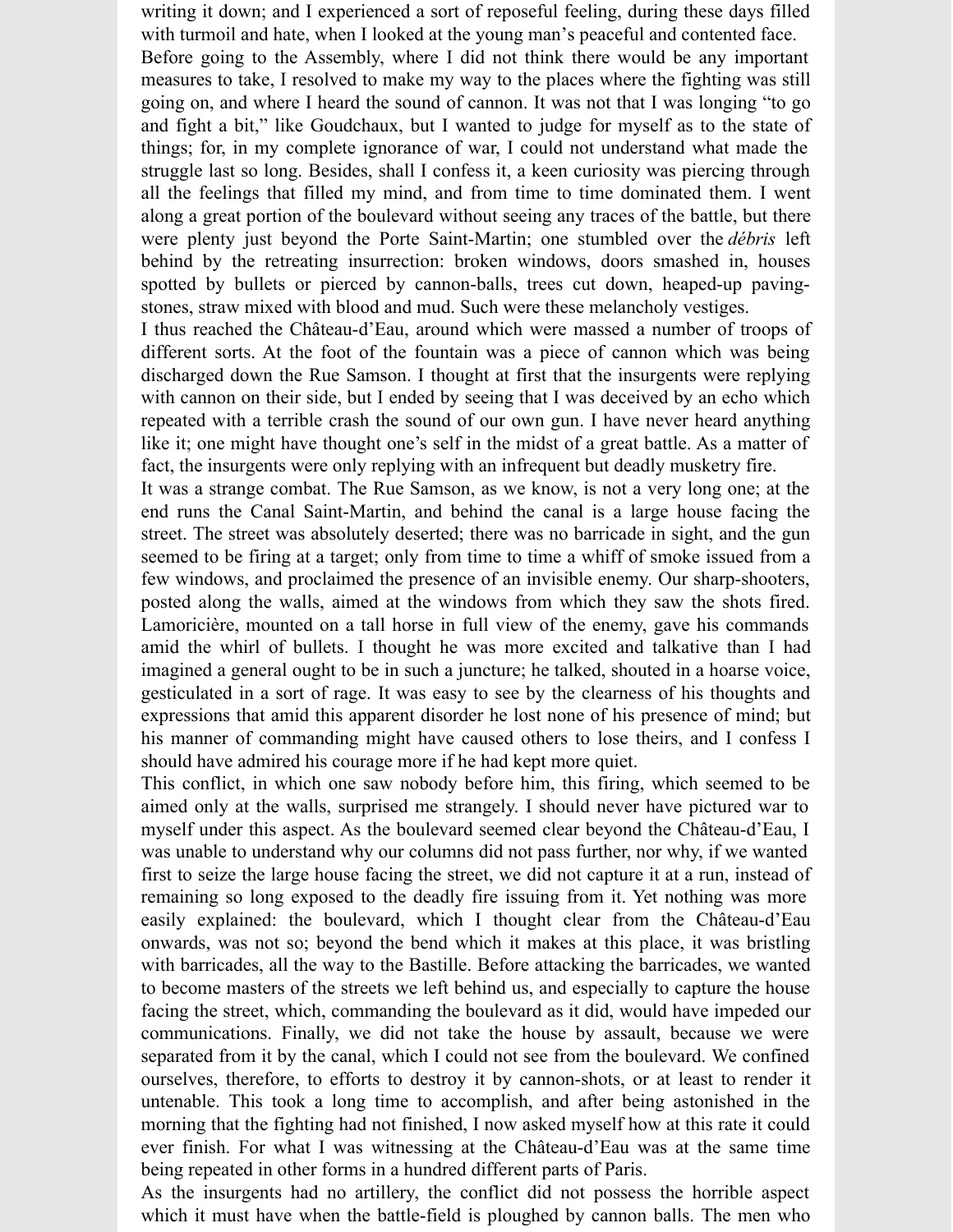were struck down before me seemed transfixed by an invisible shaft: they staggered and fell without one's seeing at first anything but a little hole made in their clothes. In the cases of this kind which I witnessed, I was struck less by the sight of physical pain than by the picture of moral anguish. It was indeed a strange and frightful thing to see the sudden change of features, the quick extinction of the light in the eyes in the terror of death.

After a certain period, I saw Lamoricière's horse sink to the ground, shot by a bullet; it was the third horse the General had had killed under him since the day before yesterday. He sprang lightly to the ground, and continued bellowing his raging instructions.

I noticed that on our side the least eager were the soldiers of the Line. They were weakened and, as it were, dulled by the remembrance of February, and did not yet seem quite certain that they would not be told the next day that they had done wrong. The liveliest were undoubtedly the Gardes Mobiles of whom we had felt so uncertain; and, in spite of the event, I maintain that we were right, at the time; for it wanted but little for them to decide against us instead of taking our side. Until the end, they plainly showed that it was the fighting they loved rather than the cause for which they fought.

All these troops were raw and very subject to panic: I myself was a judge and almost a victim of this. At a street corner close to the Château-d'Eau was a large house in process of building. Some insurgents, who doubtless entered from behind across the court-yards, had taken up their position there, unknown to us; suddenly they appeared on the roof, and fired a great volley at the troops who filled the boulevard, and who did not expect to find the enemy posted so close at hand. The sound of their muskets reverberating with a great crash against the opposite houses gave reason to dread that a surprise of the same kind was taking place on that side. Immediately the most incredible confusion prevailed in our column: artillery, cavalry, and infantry were mingled in a moment, the soldiers fired in every direction, without knowing what they were doing, and tumultuously fell back sixty paces. This retreat was so disorderly and so impetuous that I was thrown against the wall of the houses facing the Rue du Faubourg-du-Temple, knocked down by the cavalry, and so hard pressed that I left my hat on the field, and very nearly left my body there. It was certainly the most serious danger I ran during the days of June. This made me think that it is not all heroism in the game of war. I have no doubt but that accidents of this kind often happen to the very best troops; no one boasts about them, and they are not mentioned in the despatches.

It was now that Lamoricière became sublime. He had till then kept his sword in the scabbard: he now drew it, and ran up to his soldiers, his features distorted with the most magnificent rage; he stopped them with his voice, seized them with his hands, even struck them with the pummel of his sword, turned them, brought them back, and, placing himself at their head, forced them to pass at the trot through the fire in the Rue du Faubourg-du-Temple in order to take the house from which the firing had come. This was done in a moment, and without striking a blow: the enemy had disappeared.

The combat resumed its dull aspect and lasted some time longer, until the enemy's fire was at length extinguished, and the street occupied. Before commencing the next operation, there was a moment's pause: Lamoricière went to his head-quarters, a wineshop on the boulevard near the Porte Saint-Martin, and I was at last able to consult him on the state of affairs.

"How long do you think," I asked, "that all this will last?"

"Why, how can I tell?" he replied. "That depends on the enemy, not on us."

He then showed me on the map all the streets we had already captured and were occupying, and all those we had still to take, adding, "If the insurgents choose to defend themselves on the ground they still hold as they have done on that which we have won from them, we may still have a week's fighting before us, and our loss will be enormous, for we lose more than they do: the first side to lose its moral courage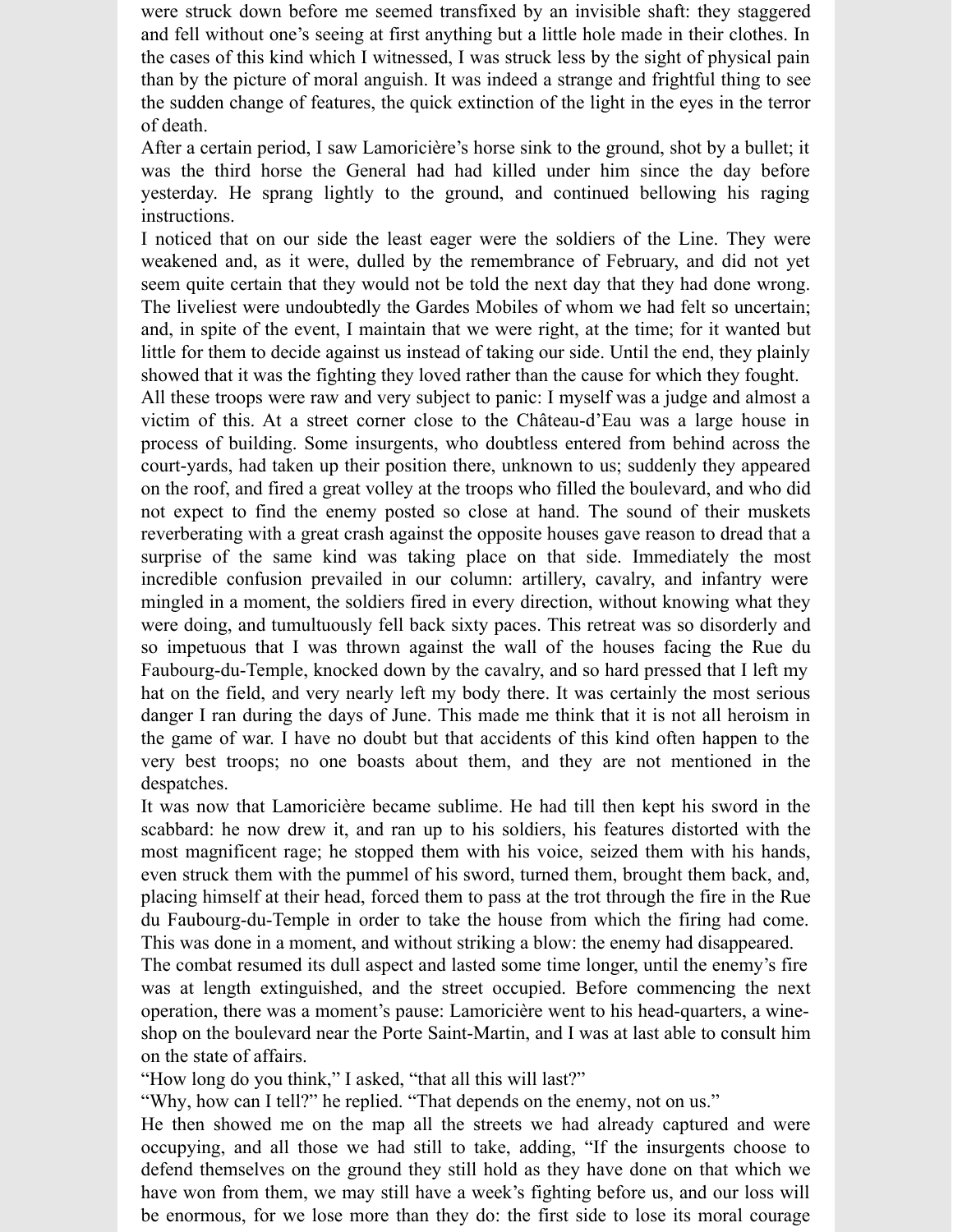will be the first to be beaten."

I next reproached him with exposing himself so rashly, and, as I thought, so uselessly.

"What will you have me do?" said he. "Tell Cavaignac to send generals able and willing to second me, and I will keep more in the background; but you always have to expose yourself when you have only yourself to rely on."

M. Thiers then came up, threw himself on Lamoricière's neck, and told him he was a hero. I could not help smiling at this effusion, for there was no love lost between them: but a great danger is like wine, it makes men affectionate.

I left Lamoricière in M. Thiers' arms, and returned to the Assembly: it was growing late, and besides, I know no greater fool than the man who gets his head broken in battle out of curiosity.

The rest of the day was spent as the day before: the same anxiety in the Assembly, the same feverish inaction, the same firmness. Volunteers continued to enter Paris; every moment we were told of some tragic event or illustrious death. These pieces of news saddened, but animated and fortified, the Assembly. Any member who ventured to propose to enter into negociations with the insurgents was met with yells of rage.

In the evening I decided to go myself to the Hôtel de Ville, in order there to obtain more certain news of the results of the day. The insurrection, after alarming me by its extreme violence, now alarmed me by its long duration. For who could foresee the effect which the sight of so long and uncertain a conflict might produce in some parts of France, and especially in the great manufacturing towns, such as Lyons? As I went along the Quai de la Ferraille, I met some National Guards from my neighbourhood, carrying on litters several of their comrades and two of their officers wounded. I observed, in talking with them, with what terrible rapidity, even in so civilized a century as our own, the most peaceful minds enter, as it were, into the spirit of civil war, and how quick they are, in these unhappy times, to acquire a taste for violence and a contempt for human life. The men with whom I was talking were peaceful, sober artisans, whose gentle and somewhat sluggish natures were still further removed from cruelty than from heroism. Yet they dreamt of nothing but massacre and destruction.

They complained that they were not allowed to use bombs, or to sap and mine the streets held by the insurgents, and they were determined to show no more quarter; already that morning I had almost seen a poor devil shot before my eyes on the boulevards, who had been arrested without arms in his hands, but whose mouth and hands were blackened by a substance which they supposed to be, and which no doubt was, powder. I did all I could to calm these rabid sheep. I promised them that we should take terrible measures the next day. Lamoricière, in fact, had told me that morning that he had sent for shells to hurl behind the barricades; and I knew that a regiment of sappers was expected from Douai, to pierce the walls and blow up the besieged houses with petards. I added that they must not shoot any of their prisoners, but that they should kill then and there anyone who made as though to defend himself. I left my men a little more contented, and, continuing my road, I could not help examining myself and feeling surprised at the nature of the arguments I had used, and the promptness with which, in two days, I had become familiarized with those ideas of inexorable destruction which were naturally so foreign to my character.

As I passed in front of the little streets at the entrance to which, two days before, I had seen such neat and solid barricades being built, I noticed that the cannon had considerably upset those fine works, although some traces remained.

I was received by Marrast, the Mayor of Paris. He told me that the Hôtel de Ville was clear for the present, but that the insurgents might try in the night to recapture the streets from which we had driven them. I found him less tranquil than his bulletins. He took me to a room in which they had laid Bedeau, who was dangerously wounded on the first day. This post at the Hôtel de Ville was a very fatal one for the generals who commanded there. Bedeau almost lost his life. Duvivier and Négrier, who succeeded him, were killed. Bedeau believed he was but slightly hurt, and thought only of the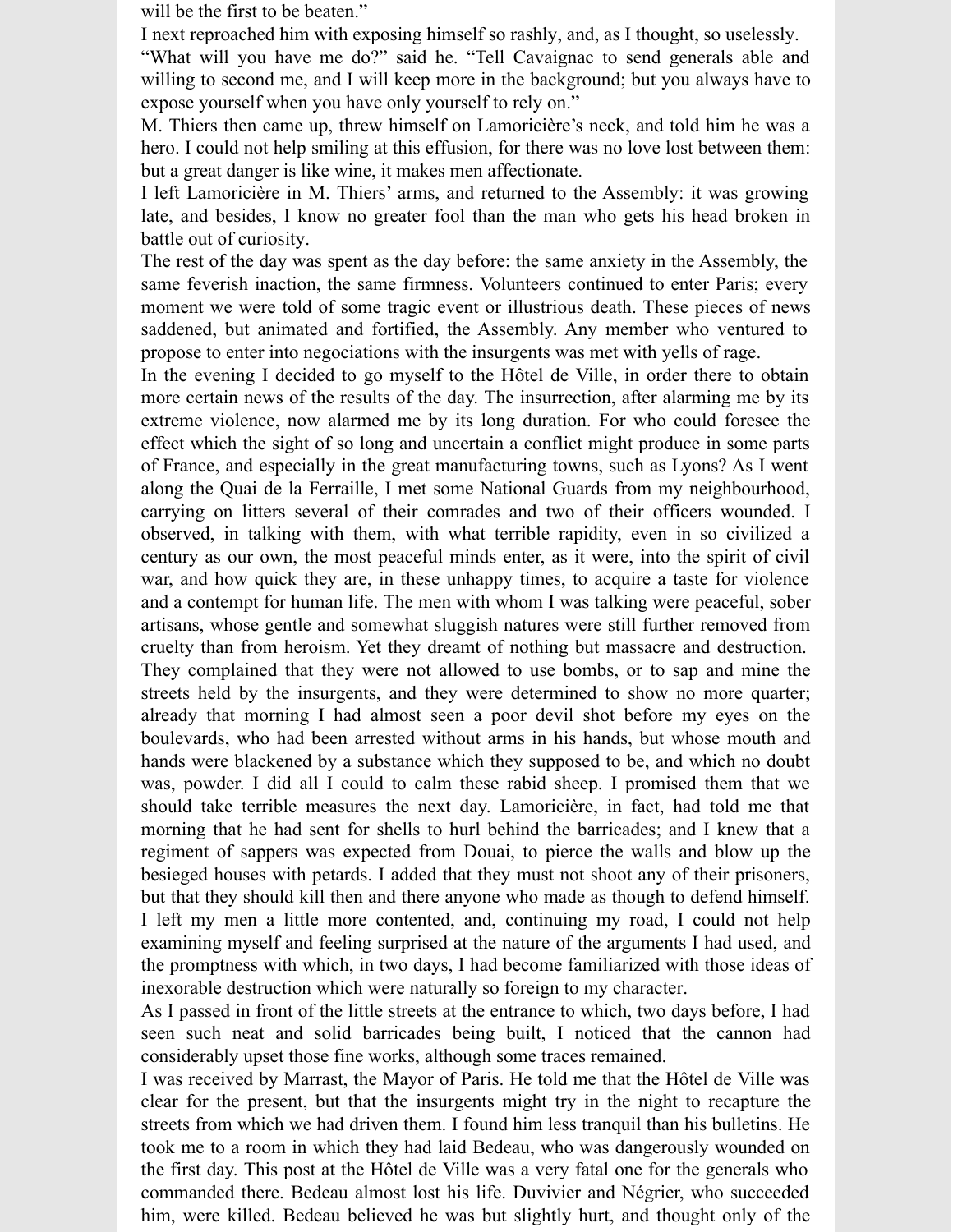situation of affairs: nevertheless, his activity of mind struck me as ill-omened, and alarmed me.

The night was well advanced when I left the Hôtel de Ville to go to the Assembly. I was offered an escort, which I refused, not thinking I should require it; but I regretted it more than once on the road. In order to prevent the insurgent districts from receiving reinforcements, provisions, or communications from the other parts of the town, in which there were so many men prepared to embrace the same cause, it had very properly been resolved absolutely to prohibit circulation in any of the streets. Everyone was stopped who left his house without a pass or an escort. I was constantly stopped on my way and made to show my medal. I was aimed at more than ten times by those inexperienced sentries, who spoke every imaginable brogue; for Paris was filled with provincials, who had come from every part of the country, many of them for the first time.

When I arrived, the sitting was over, but the Palace was still in a great state of excitement. A rumour had got abroad that the workmen of the Gros-Caillou were about to take advantage of the darkness to seize upon the Palace itself. Thus the Assembly, which, after three days' fighting, had carried the conflict into the heart of the districts occupied by its enemies, was trembling for its own quarters. The rumour was void of foundation; but nothing could better show the character of this war, in which the enemy might always be one's own neighbour, and in which one was never certain of not having his house sacked while gaining a victory at a distance. In order to secure the Palace against all surprise, barricades were hurriedly erected at the entrance to all the streets leading up to it. When I saw that there was only a question of a false rumour, I went home to bed.

I shall say no more of the June combats. The recollections of the two last days merge into and are lost in those of the first. As is known, the Faubourg Saint-Antoine, the last citadel of the civil war, did not lay down its arms until the Monday—that is to say, on the fourth day after the commencement of the conflict; and it was not until the morning of that day that the volunteers from la Manche were able to reach Paris. They had hurried as fast as possible, but they had come more than eighty leagues across a country in which there were no railways. They were fifteen hundred in number. I was touched at recognizing among them many landlords, lawyers, doctors and farmers who were my friends and neighbours. Almost all the old nobility of the country had taken up arms on this occasion and formed part of the column. It was the same over almost the whole of France. From the petty squire squatting in his den in the country to the useless, elegant sons of the great houses—all had at that moment remembered that they had once formed part of a warlike and governing class, and on every side they gave the example of vigour and resolution: so great is the vitality of those old bodies of aristocracy. They retain traces of themselves even when they appear to be reduced to dust, and spring up time after time from the shades of death before sinking back for ever.

It was in the midst of the days of June that the death occurred of a man who perhaps of all men in our day best preserved the spirit of the old races: M. de Chateaubriand, with whom I was connected by so many family ties and childish recollections. He had long since fallen into a sort of speechless stupor, which made one sometimes believe that his intelligence was extinguished. Nevertheless, while in this condition, he heard a rumour of the Revolution of February, and desired to be told what was happening. They informed him that Louis-Philippe's government had been overthrown. He said, "Well done!" and nothing more. Four months later, the din of the days of June reached his ears, and again he asked what that noise was. They answered that people were fighting in Paris, and that it was the sound of cannon. Thereupon he made vain efforts to rise, saying, "I want to go to it," and was then silent, this time for ever; for he died the next day.

Such were the days of June, necessary and disastrous days. They did not extinguish